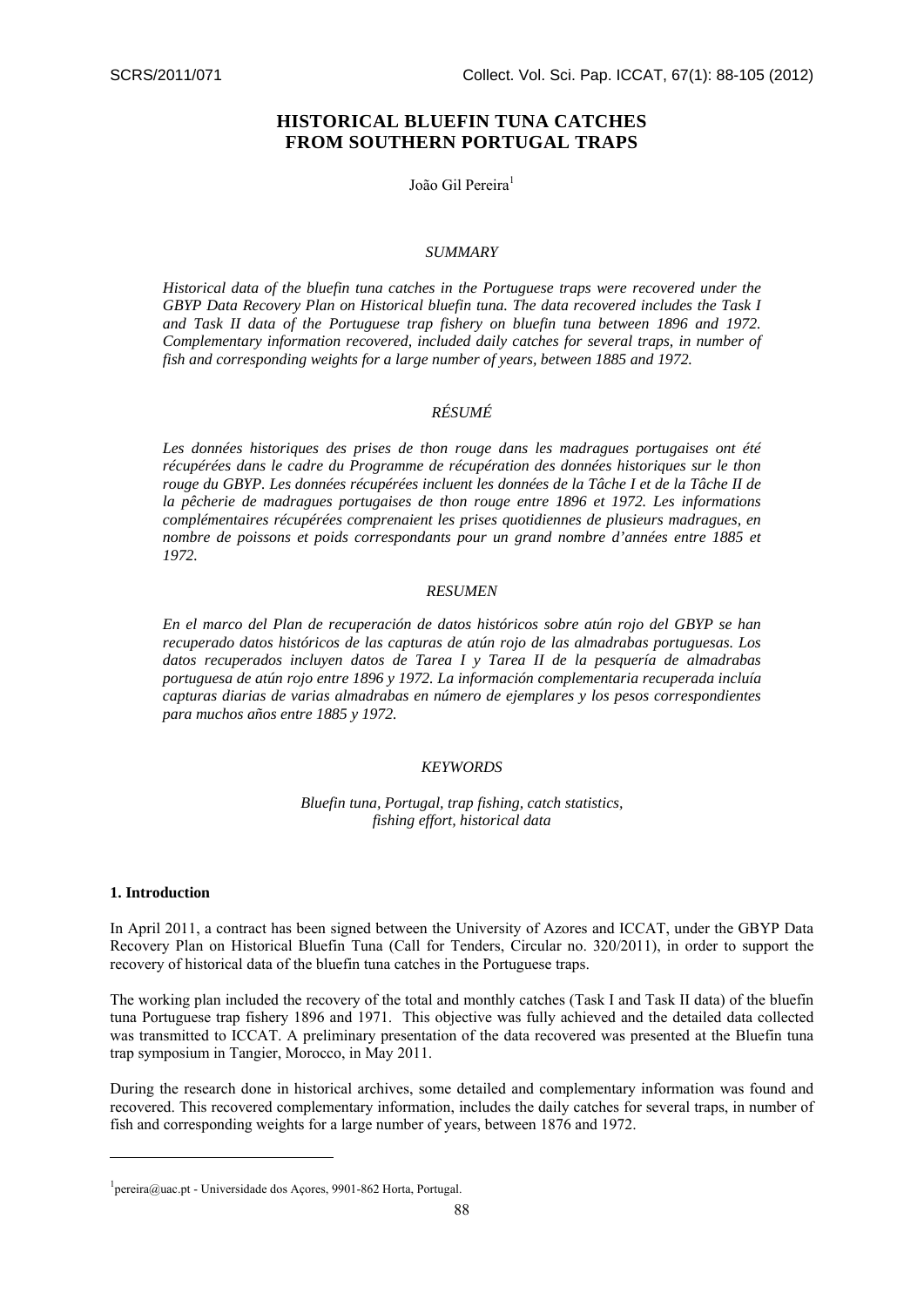#### **2. Data sources**

The information was found in different publications and locations, including public and private libraries, historical archives, historical municipal archives and some private collections. Some of the public libraries/archives where information was collected are listed below:

- − Instituto Nacional de Estadística, Lisbon
- − Direcção Geral das Pescas e Aquicultura, Lisbon
- − Arquivo Histórico da Direcção Geral das Pescas, Lisbon
- − Arquivo do Grémio dos Armadores de Atum (GAPATUM), Lisbon
- − Arquivo Distrital de Faro
- − Arquivo Municipal de Tavira
- − Arquivos da Companhia de Pescarias do Algarve, Faro
- − Bibliotecas Municipais da Horta, Ponta Delgada e Tavira

The data are dispersed and for some years and for traps, the catch information of the different sources is contradictory, which required a further validation process.

The sources containing the information are of variable quality, mostly handwritten on paper, given their historical content, centenary data in its majority and their dispersion across the various data sources, such as publications and documents of different types, including statistical bulletins, daily trap records, financial reports of the trap societies and other historical documents. The detailed records from the traps are mostly handwritten with different levels of quality.

Due to the difficulty in the interpretation of the handwritten information and the amount of paper records found, most of the archives were photographed and processed later.

A short summary of the recovered information is presented in the figures and tables included in this document.

## **3. Description of the recovered datasets**

Information concerning the historical Portuguese tuna trap catches is now available for a large number of years, with different levels of detail.

The most detailed data concern the period from 1896 to 1972. For this period, the information was obtained for 24 traps, in number of fish caught by commercial category, by month and/or 2 month periods: May/June; July/August, corresponding to the two fishing seasons, the first called "direito" (inward) for the fish migrating to the Mediterranean and the second "revés" (outward) for the fish coming out of the Mediterranean. The first fishing season includes, in some years, catches in April and the outward season could extend to September.

The catches of bluefin tuna are available in number of fish and by commercial category, since the bluefin caught by the Portuguese traps were commonly recorded in number of fish, qualified in four commercial categories ("atum":  $> 90$  kg; "atuarro": from 50 to 89 kg; "albacore": from 30 to 49 kg; "cachorreta": <30 kg). A fifth category, the "cachorretitas", used for fish less than 10 kg was also found in the detailed records from some traps. Some traps did not include in their official catch declarations the smaller sizes, i.e., fish under 50 kg, corresponding to the categories "albacore" (from 30 to 49 kg) and "cachorreta"(<30 kg). However, in the cases where the detailed records were available, information on the catches of those small fish was also recovered and it's now available for some traps/years. The commercial categories used in Portugal for bluefin and their respective weights and sizes limits, are given in **Table 1**.

In the data recovered for some traps/years, different values were found for the total catch of bluefin or for the catches by commercial category. This can be explained by the fact that in some traps, only the large bluefin were recorded or when reporting the total annual catch referred only to large bluefin ("atum" category), the other size categories were converted to atum (2 atuarros, 4 albacoras or 8 cachorretas corresponded to 1 atum). However, since we had the possibility of consulting records from different sources, with several levels of detail, this situation has been corrected in many cases.

For some years and traps it was also possible to recover information on daily catches by commercial category, in number of fish, including information on the respective weights.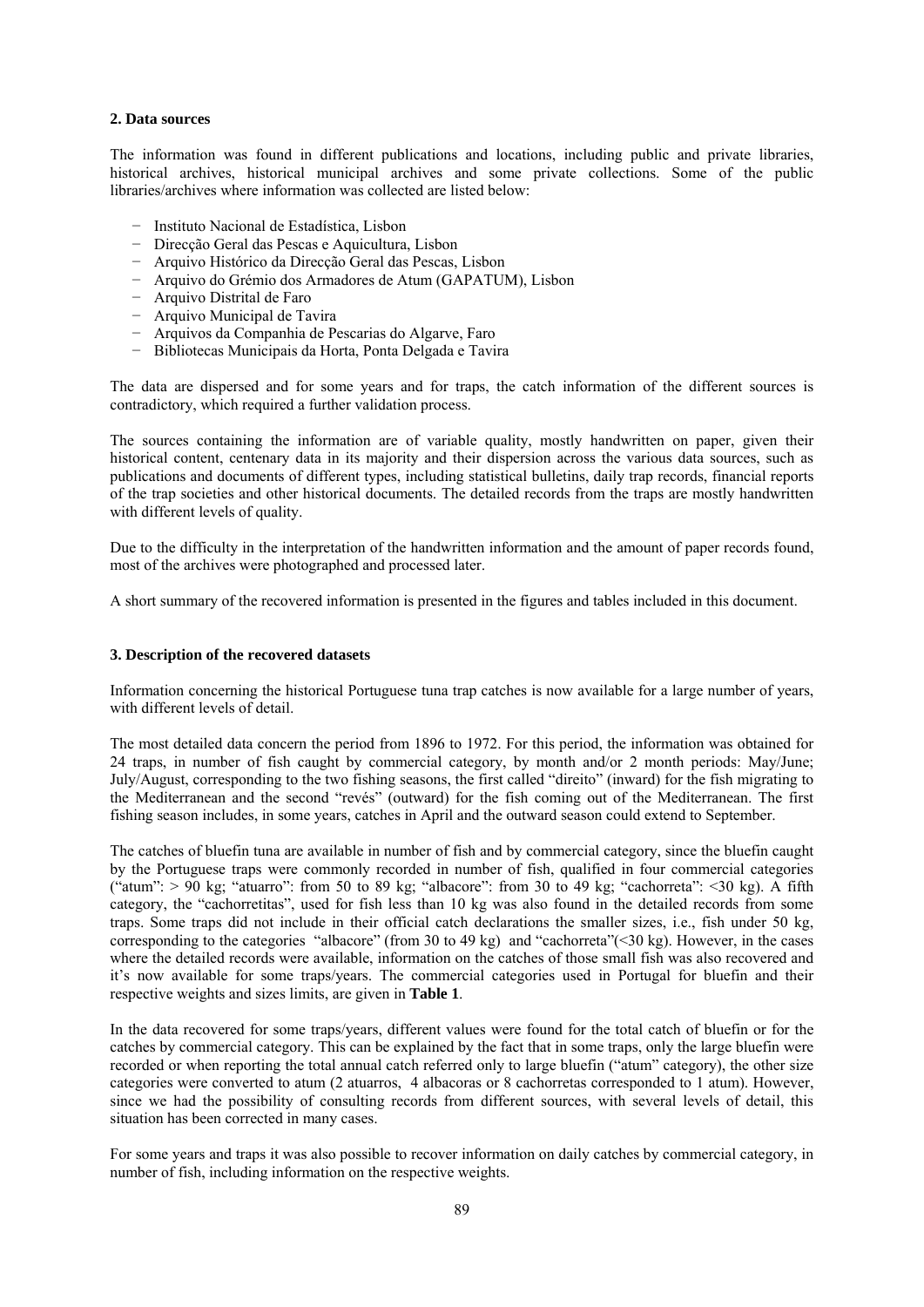The recovered information was transmitted to ICCAT in several files, containing the following information:

- a) Catches in number of fish by commercial categories, by trap, year and month; includes 11 traps and 1042 records.
- b) Catches in number of fish by commercial categories, by trap and year; includes 24 traps and 699 records.
- c) Catches in number of fish by commercial categories, by trap, year and season (bi-monthly); includes 24 traps and 1034 records.
- d) Estimated total catch of bluefin tuna, in weight, by commercial categories from 1896 to 1972.
- e) Daily catches in number of fish and respective weight; includes 5 traps and 4878 records.
- f) All the detailed information collected was merged in a single excel file and transmitted to the ICCAT GBYP.

#### **4. The tuna traps**

The data recovery allowed us to identify 23 traps that were active in the bluefin tuna fishery in the Algarve, from 1876 to 1972. The number of years of activity per trap varies from 1 (Beliche and Penedo do Sono) to 121 years (Medo das Cascas). The details on the number of years of activity of the traps involved in the bluefin fishery are given in **Table 2**.

The number of traps active in each year varied according to the geographical location of the trap and the season. The traps located in the western part of Algarve used to fish primarily for the incoming season, during the months of the migration towards the Mediterranean from mid-April to the end of June. The traps located in the eastern side of the Algarve coast fished in both seasons, but their catches were usually higher during the months of July to early September.

During the period analyzed, the maximum number of traps that operated simultaneously was 19 in 1903, with an average of 17 active traps between 1896 and 1909. The number of active traps decreased in the following tears and from 1938 to 1965, only 5 were operating. The trap fishing for bluefin tuna in the coast of Algarve ended in 1972, the year when the last trap operated. **Figure 1** shows the number of traps active from 1986 to 1972, by fishing season. The number of tuna traps that operated between 1876 and 1972, for which information is available on the number of months of operation and the respective the tuna catches in number by commercial category is given in **Table 3**.

#### **5. Recovered information on annual bluefin tuna catches**

The recovery of historical data on the bluefin tuna catches by the Portuguese traps has shown that all the information concerning the catches was recorded in number of fish and by commercial size categories. Five commercial categories were used for bluefin, as described previously, but some of the traps only recorded the captures of large size fish. This practice could explain the lack of information for the tunas of smaller sizes that, only after 1938 are discriminated in the catches of most of the traps. It was also common to report all the catches as large bluefin, the "atum" category, by converting the smaller sizes into large ones. However, in the detailed records of the traps the catches in number of the tunas of the 5 categories are registered separately. The corresponding weights of the tuna caught are also available in the traps records after 1958.

The most complete data set corresponds to the period from 1896 to 1972, for which detailed information is available for all the traps that were active in that period. That information is available for each trap, by month and in number of fish by commercial category. A summary of the annual total bluefin tuna caught in that period is presented in **Table 4** for catches in number and an estimation of those catches in weight is shown in **Table 5**, where the catches in number have been converted to weights using the average weights for each size category.

**Figure 2** gives the recovered information on the catches of bluefin tuna, in number of fish, caught by the Portuguese traps in Algarve, from 1852 to 1972. It should be noted that before 1896 the recovered catches are from a limited number of traps. Those annual catches in number of fish, when plotted by size category show a regular pattern of periods of high and low catches, more evident in the catches of large bluefin but also in the smaller sizes (**Figure 3**).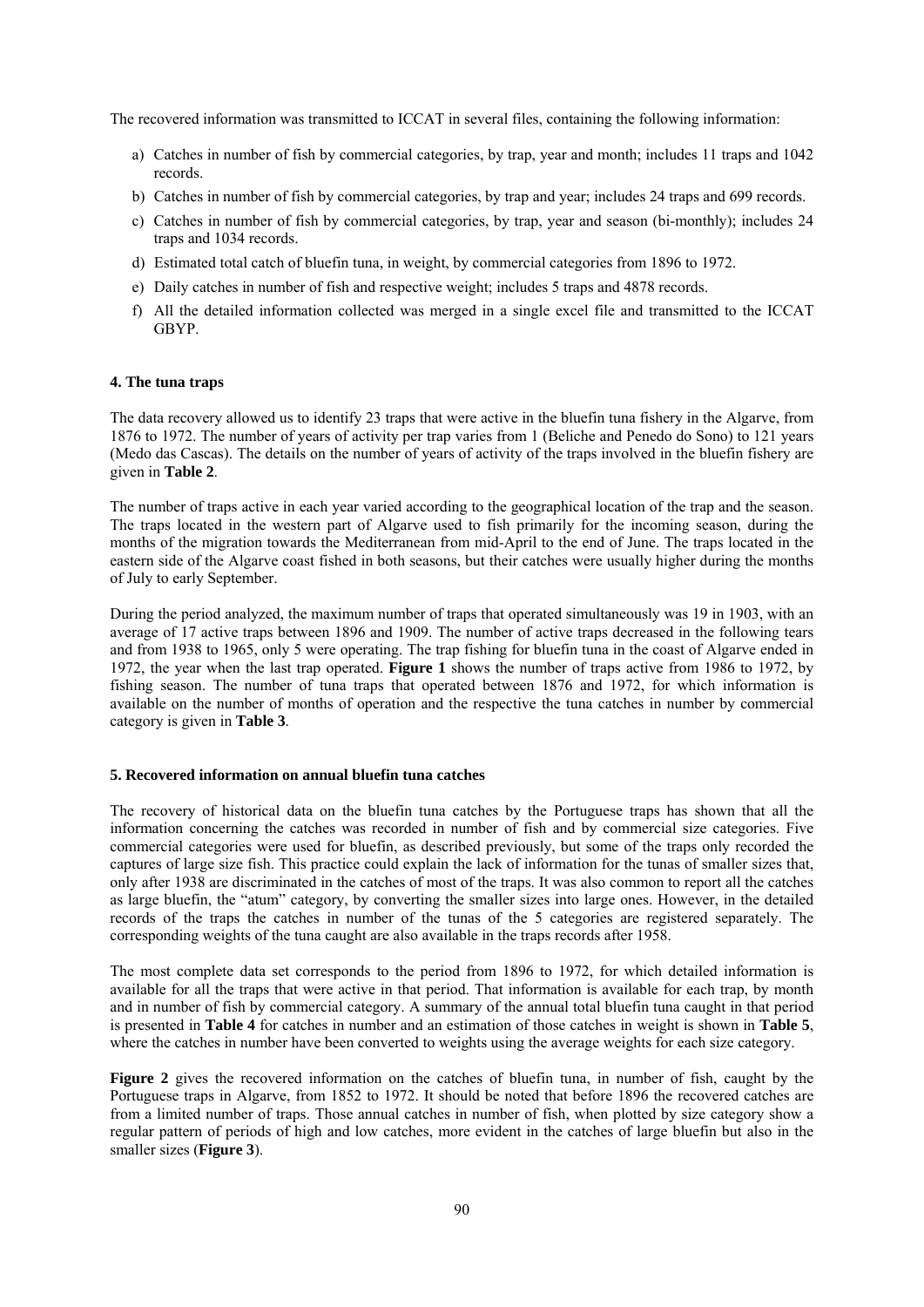In the catch tables, different levels of catches are observed along the recovered years. The first period from 1986 to 1906, is characterized by high catches, with an average of 70 000 tunas per year. In the following years the total catch begins a slow decrease to 41 000 tunas in the years 1907 to 1915 and then fluctuates around 16 000 tunas until 1956. In the final period, starting in 1957 a strong decrease is observed and the last trap closed its activity in 1972.

The catches in number of fish of bluefin tuna, by fishing season from 1896 to 1972 and the number of active traps in each season is given in **Table 6**.

A short series is also available for the traps fishing in the area off the city of Lagos, concerning the catches and the number of active traps in 1789 and 1808 to 1835. In 1810, the catch of 5 traps reached the maximum in that period with a catch of 32145 bluefin and decreased in the following years. The number of active traps in the area also decreased and in 1835 only two traps were active (**Figure 4**).

Complementary information was also recovered concerning the catches of a smaller number of traps and a variable number of years, prior to 1896. This information is available for 4 traps: "Abóbora"(1885-1965), "Barril" (1867-181966), Srª do Livramento (1876-1969) and "Medo das Cascas" (1837-1972). **Figure 5** shows the available information concerning the catches of large bluefin tuna (>90 kg) taken by those 4 traps.

#### **6. Fishing effort and daily catches**

The information on the fishing effort exerted by the traps operating in Algarve is available in different units: number of traps active per year, number of traps active per month and number of traps fishing by tuna season, targeting the bluefin migrating to the Mediterranean, the inward season (May and June) and the tuna returning to the Atlantic after the spawning, the outward season (July and August). The average catch of large bluefin (>90 kg) by trap, during the two fishing season in the period 1896 to 1972, shows that the yield per trap was higher during the outward season with annual mean catches 2 to 3 times higher than the inward season (**Figure 6**).

Detailed data on the daily fishing operations is also available for a restricted number of traps and a variable number of years, catches by commercial category, in number of fish, including the information on the respective weights. This information on the catches in number of fish and the respective weights is available for 1 trap from 1958 to 1972 and for 4 traps from 1962 to 1967 (**Table 4**). This detailed records of the daily catches allowed the estimation of daily average weights for the different size categories of bluefin tuna caught in south Portugal, from 1958 to 1972. The most complete series belongs to the "Medo das Cascas" trap, for two periods, 1876- 1883 and 1942-1972. This nominal CPUE (number of bluefin tuna/number of daily fishing operations) is given in **Figure 7**.

For some traps the detailed records include the daily catches of bluefin tuna (in number of fish), for the different commercial categories. The higher number of records is for Medo das Cascas trap, with daily records of catches in two periods, from 1876 to 1882 and from 1942 to 1972. Similar data from other 4 traps are also available from 1962 to 1965. **Figure 8** gives those daily catches, from 1876 to 1882 and figure 9 the daily catches of bluefin tuna (in number of fish), in two commercial categories (CC5:  $atum > 90$  kg; CC4:  $atuarro: >50 < 90$  kg), from 1962 to 1965 in 5 Portuguese tuna traps.

#### **7. Size of fish caught**

The bluefin tuna caught by the Portuguese traps was recorded in commercial categories (**Table 1**) in which the fish of similar sizes were grouped for sale. Until 1958, the sales records only have information on the number of fish by category, but after that year the weight of individual fish or batches of fish of similar size sold together were recorded. Those records were recovered for some traps and it was possible to calculate the individual weights or the mean weights for some of those sets, since the number and the corresponding weights are known. Those estimated weights can be converted to lengths and an approximated size composition of the bluefin caught can be calculated. **Table 7** gives the estimated monthly mean weights for 3 commercial categories of bluefin tuna caught in the traps of southern Portugal from 1958 to 1972 and the corresponding estimated annual size frequencies of bluefin tuna  $(>10 \text{ kg})$  are given in **Figure 10**. This information also allows confirming the accuracy of the commercial categories used and the annual variability of the mean weights for each category (**Figure 11**).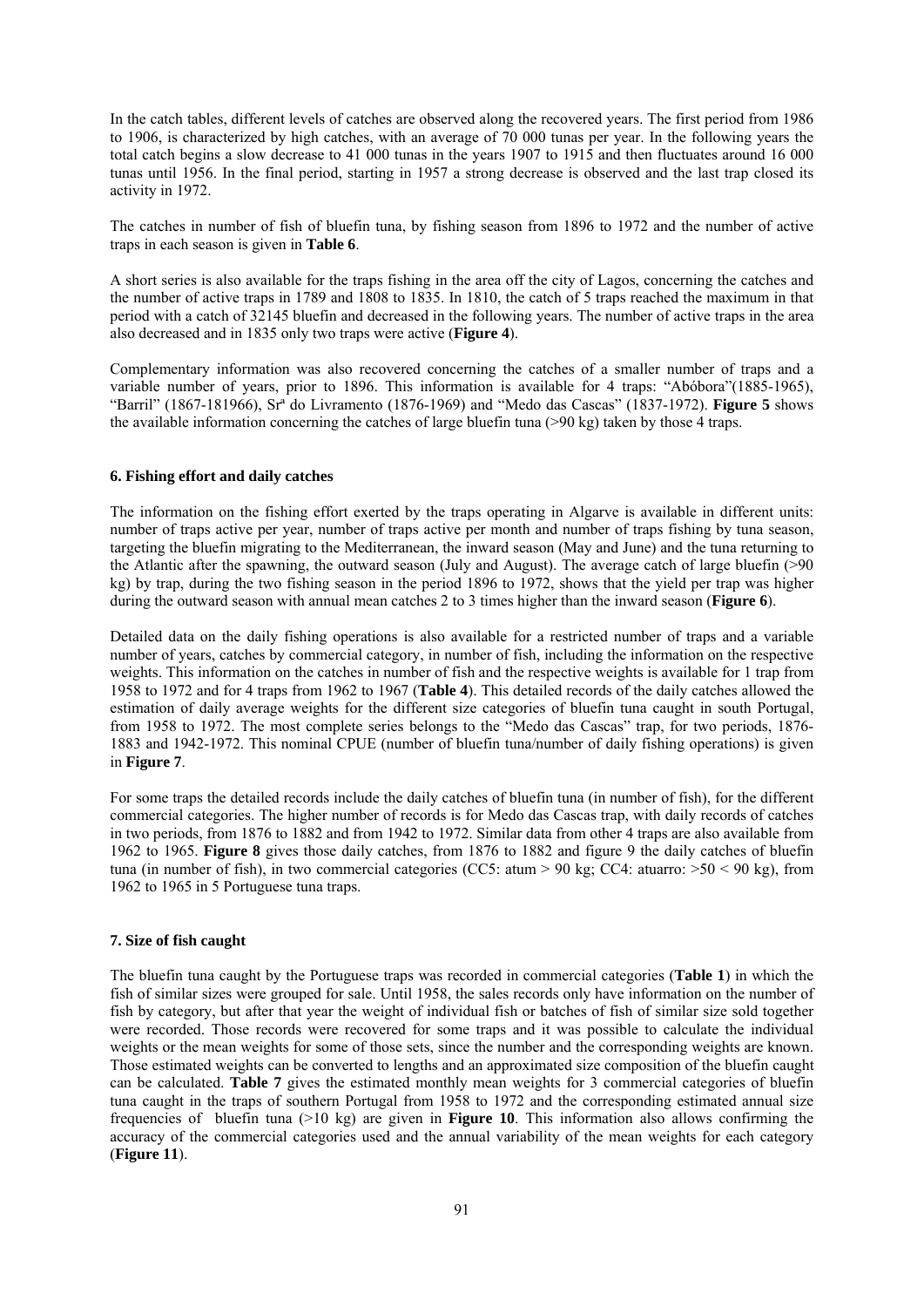### **8. Conclusion**

The large amount of historical data has been recovered on the activity of the Portuguese traps that operated in Algarve shows the importance that this bluefin fishery had in the past. Several data sets have been recovered, with different levels of detail from annual to daily catches, including detailed information on the number of fish caught and respective weights. The volume of data recovered demonstrates the importance of data mining to better understand the long term fluctuations in the abundance of bluefin tuna.

|                  | Portugal - Commercial Categories (BFT) |                                         |     |  |  |  |  |  |  |  |  |  |
|------------------|----------------------------------------|-----------------------------------------|-----|--|--|--|--|--|--|--|--|--|
| <b>CCatID</b>    | <b>CCatName</b>                        | MeanWprev(kg)                           |     |  |  |  |  |  |  |  |  |  |
| CC <sub>1</sub>  | Small $(10kg)$                         | <b>Cachorretitas</b>                    |     |  |  |  |  |  |  |  |  |  |
| CC <sub>2</sub>  | Small $(30kg)$                         | Cachorretas ( $<$ 1.00 m)               | 20  |  |  |  |  |  |  |  |  |  |
| CC <sub>3</sub>  | Medium $(30)= X < 50$ kg)              | Albacora (1.00 m>= $X < 1.30$ m)        | 40  |  |  |  |  |  |  |  |  |  |
| CC <sub>4</sub>  | Medium (50 $> = X < 90$ kg)            | <b>Atuarros</b> (1.30 m>= $X < 1.90$ m) | 70  |  |  |  |  |  |  |  |  |  |
| ICC <sub>5</sub> | Large $(>= 90$ kg)                     | Atum $> 1.90$ m                         | 150 |  |  |  |  |  |  |  |  |  |

**Table 1.** Commercial categories for bluefin tuna used in the Portuguese statistics.

**Table 2.** Historical tuna traps in southern Portugal (Algarve coast) and years for which data on bluefin catches were recovered.

| <b>Trap</b>                   | Period                                | Nb years       |
|-------------------------------|---------------------------------------|----------------|
| Abóbora                       | 1896-1965; 1970                       | 82             |
| Barril (3 Irmãos)             | 1867-1966                             | 100            |
| Beliche                       | 1905                                  | $\mathbf{1}$   |
| <b>Bias</b>                   | 1896; 1898-1899; 1901-1909; 1914-1921 | 20             |
| Burgau                        | 1903-1904                             | $\overline{2}$ |
| Cabeço                        | 1896-1897                             | $\overline{2}$ |
| Cabo de St <sup>a</sup> Maria | 1896-1903; 1905-1910; 1912-1965; 1967 | 69             |
| Farol                         | 1898-1903; 1905-1910; 1914            | 13             |
| Forte Novo                    | 1896-1918; 1920                       | 24             |
| Medo Branco                   | 1903-1904; 1907-1915; 1922            | 12             |
| Medo das Cascas               | 1852-1972                             | 121            |
| Olhos de Água                 | 1896-1919                             | 24             |
| Pedra da Galé                 | 1894-1904                             | 9              |
| Penedo do Sono                | 1910                                  | $\mathbf{1}$   |
| Ramalhete                     | 1896-1921; 1923-1930                  | 34             |
| Sr <sup>a</sup> da Rocha      | 1897-1919                             | 23             |
| Sr <sup>a</sup> do Livramento | 1876-1969                             | 94             |
| Sul da Ponta Baleeira         | 1902-1926                             | 25             |
| Sul da Ponta do Zavial        | 1897-1911                             | 15             |
| Sul do Cabo Carvoeiro         | 1896-1913; 1915-1917                  | 21             |
| Torre Alta                    | 1896-1904                             | 9              |
| Torre Altinha                 | 1896-1909                             | 14             |
| Torre da Barra                | 1897-1917                             | 21             |
| Vau                           | 1896; 1898; 1899                      | 3              |
| <b>Total</b>                  |                                       | 739            |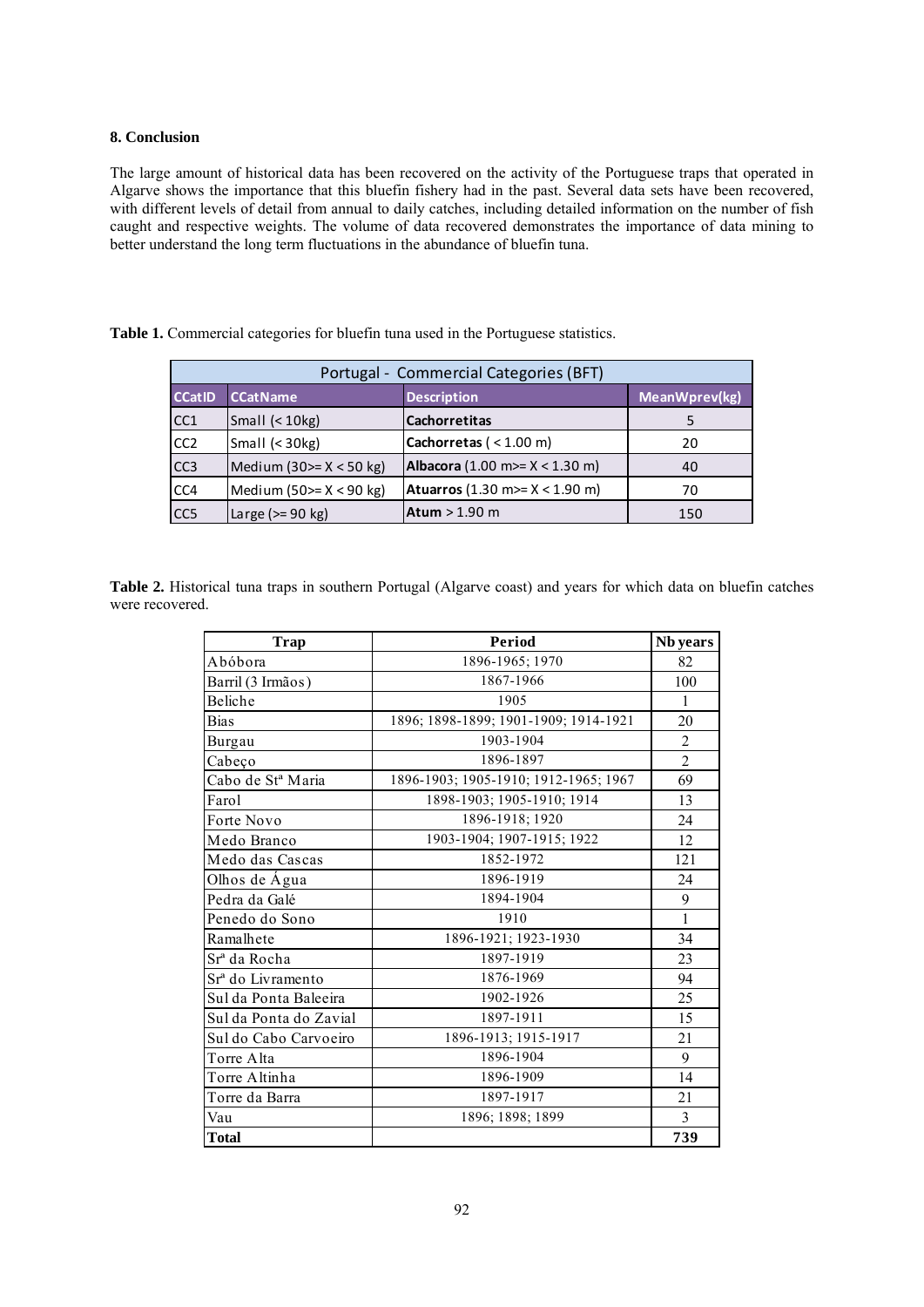|      |   |                |              | Month        |                |                |   |                |      |              |                |                | Montn          |                |                |                |                      |
|------|---|----------------|--------------|--------------|----------------|----------------|---|----------------|------|--------------|----------------|----------------|----------------|----------------|----------------|----------------|----------------------|
| Year | 3 | $\overline{4}$ | 5            | 6            | 7              | 8              | 9 | Total          | Year | 3            | $\overline{4}$ | 5              | 6              | 7              | 8              | 9              | Total                |
| 1876 |   |                |              | $\mathbf{1}$ | 1              | 1              |   | 3              | 1940 |              |                | 5              | 5              | $\overline{4}$ | 4              |                | 18                   |
| 1877 |   |                |              | $\mathbf{1}$ | 1              | $\mathbf{1}$   |   | 3              | 1941 |              |                | 4              | 5              | 5              | $\overline{4}$ |                | 18                   |
| 1878 |   |                |              | $\mathbf{1}$ | $\mathbf{1}$   | $\mathbf{1}$   |   | 3              | 1942 |              |                | 5              | 5              | $\overline{4}$ | 4              |                | 18                   |
| 1879 |   |                | 1            | $\mathbf{1}$ | 1              | $\mathbf{1}$   |   | $\overline{4}$ | 1943 |              |                | 5              | 5              | $\overline{4}$ | $\overline{4}$ |                | 18                   |
| 1880 |   |                | 1            | 1            | 1              | $\mathbf{1}$   |   | $\overline{4}$ | 1944 |              |                | 5              | 5              | 4              | 4              |                | 18                   |
| 1881 |   |                | 1            | 1            | 1              | $\mathbf{1}$   |   | 4              | 1945 |              |                | 5              | 5              | 4              | 4              |                | 18                   |
| 1882 |   |                | $\mathbf{1}$ | $\mathbf{1}$ | $\mathbf{1}$   | $\mathbf{1}$   |   | 4              | 1946 |              |                | 5              | 5              | $\overline{4}$ | 4              |                | 18                   |
| 1883 |   |                | $\mathbf{1}$ | $\mathbf{1}$ | 1              | $\mathbf{1}$   |   | 4              | 1947 |              |                | 5              | 5              | $\overline{4}$ | $\overline{4}$ |                | 18                   |
| 1898 |   |                | 2            | 2            | 2              | $\overline{2}$ |   | 8              | 1948 |              |                | 5              | 5              | 4              | $\overline{4}$ |                | 18                   |
| 1918 |   |                | 11           | $\mathbf{q}$ | 5              | 5              | 2 | 32             | 1949 |              |                | 5              | 5              | 4              | $\overline{4}$ |                | 18                   |
| 1919 |   |                | 7            | 10           | 5              | 5              |   | 27             | 1950 |              |                | 5              | 5              | $\overline{4}$ | 4              |                | 18                   |
| 1920 |   |                | 8            | 9            | 5              | 5              |   | 27             | 1951 |              |                | 5              | 5              | 4              | $\overline{4}$ |                | 18                   |
| 1921 |   |                | 8            | 8            | 7              | 6              |   | 29             | 1952 |              |                | 5              | 5              | 4              | 4              |                | 18                   |
| 1922 |   |                | 7            | 7            | 5              | 5              |   | 24             | 1953 |              |                | 5              | 5              | 4              | $\overline{4}$ |                | 18                   |
| 1923 |   |                | 6            | 7            | $\overline{4}$ | 5              |   | 22             | 1954 |              |                | 5              | 5              | 5              | 4              |                | 19                   |
| 1924 |   |                | 7            | 7            | 5              | 5              |   | 24             | 1955 |              |                | 5              | 5              | $\overline{4}$ | $\overline{4}$ |                | 18                   |
| 1925 |   |                | 7            | 7            | 6              | 5              |   | 25             | 1956 |              |                | 5              | 5              | 5              | $\overline{4}$ |                | 19                   |
| 1926 |   |                | 7            | 7            | 5              | $\overline{4}$ |   | 23             | 1957 |              |                | 5              | 5              | 4              | $\overline{4}$ |                | 18                   |
| 1927 |   |                | 6            | 6            | 5              | $\overline{4}$ |   | 21             | 1958 |              |                | 5              | 5              | $\overline{4}$ | 4              |                | 18                   |
| 1928 |   |                | 6            | 6            | 5              | $\overline{4}$ | 2 | 23             | 1959 |              |                | 5              | 5              | 4              | $\overline{4}$ |                | 18                   |
| 1929 |   |                | 6            | 6            | $\overline{4}$ | $\overline{4}$ |   | 20             | 1960 |              |                | 5              | 5              | 4              | $\overline{4}$ |                | 18                   |
| 1930 |   |                | 6            | 6            | $\overline{4}$ | $\overline{4}$ | 1 | 21             | 1961 |              |                | 5              | 5              | $\overline{4}$ | $\overline{4}$ |                | 18                   |
| 1931 |   | 1              | 5            | 5            | $\overline{4}$ | $\overline{4}$ |   | 19             | 1962 |              |                | 5              | 5              | $\overline{4}$ | 4              |                | 18                   |
| 1932 |   |                | 5            | 5            | $\overline{4}$ | $\overline{4}$ |   | 18             | 1963 |              |                | 5              | 5              | 4              | $\overline{4}$ | $\mathbf{1}$   | 19                   |
| 1933 |   |                | 5            | 5            | $\overline{4}$ | $\overline{4}$ |   | 18             | 1964 | $\mathbf{1}$ | $\mathbf{1}$   | 5              | 5              | $\overline{4}$ | $\overline{4}$ | $\overline{c}$ | 22                   |
| 1934 |   |                | 5            | 5            | $\overline{4}$ | $\overline{4}$ |   | 18             | 1965 |              |                | 5              | 5              | $\overline{4}$ | 3              | 1              | 18                   |
| 1935 |   |                | 5            | 5            | $\overline{4}$ | 3              |   | 17             | 1966 |              |                | 2              | 3              | 3              | 4              |                | 12                   |
| 1936 |   |                | 5            | 5            | $\overline{4}$ | $\overline{4}$ |   | 18             | 1967 |              | $\mathbf{1}$   | 3              | 3              | 3              | $\mathbf{1}$   |                | 11                   |
| 1937 |   |                | 5            | 5            | $\overline{4}$ | $\overline{4}$ |   | 18             | 1968 |              |                | 2              | $\overline{c}$ | $\overline{c}$ | 2              |                | $\, 8$               |
| 1938 |   |                | 5            | 5            | 4              | 3              |   | 17             | 1969 |              |                | 2              | $\overline{2}$ | 2              | 2              | 1              | 9                    |
| 1939 |   |                | 5            | 5            | 4              | $\overline{4}$ |   | 18             | 1970 |              |                | $\overline{c}$ | $\overline{2}$ | $\overline{c}$ | $\overline{c}$ |                | $\, 8$               |
|      |   |                |              |              |                |                |   |                | 1071 |              |                |                |                |                | 1              |                | $\blacktriangleleft$ |

**Table 3.** Number of tuna traps with monthly catch data recovered (catch in number of bluefin tunas, by commercial category).

| Month          |                |                         |                |                | Month |              |              |                |                |                         |                  |                |              |  |  |
|----------------|----------------|-------------------------|----------------|----------------|-------|--------------|--------------|----------------|----------------|-------------------------|------------------|----------------|--------------|--|--|
| 6              | 7              | 8                       | 9              | Total          | Year  | 3            | 4            | 5              | 6              | 7                       | 8                | 9              | Total        |  |  |
| $\mathbf{1}$   | $\mathbf{1}$   | $\mathbf{1}$            |                | 3              | 1940  |              |              | 5              | 5              | 4                       | $\overline{4}$   |                | 18           |  |  |
| $\mathbf{1}$   | $\mathbf{1}$   | $\mathbf{1}$            |                | 3              | 1941  |              |              | $\overline{4}$ | 5              | 5                       | $\overline{4}$   |                | 18           |  |  |
| $\mathbf 1$    | $\mathbf 1$    | $\mathbf{1}$            |                | 3              | 1942  |              |              | 5              | 5              | $\overline{4}$          | $\pmb{4}$        |                | 18           |  |  |
| $\mathbf{1}$   | $\mathbf{1}$   | $\mathbf{1}$            |                | $\overline{4}$ | 1943  |              |              | 5              | 5              | $\overline{4}$          | $\overline{4}$   |                | 18           |  |  |
| $\mathbf{1}$   | $\mathbf{1}$   | $\mathbf{1}$            |                | $\overline{4}$ | 1944  |              |              | 5              | 5              | $\overline{4}$          | 4                |                | 18           |  |  |
| $\mathbf{1}$   | $\mathbf{1}$   | $\mathbf{1}$            |                | $\overline{4}$ | 1945  |              |              | 5              | 5              | $\overline{4}$          | $\overline{4}$   |                | 18           |  |  |
| $\mathbf{1}$   | $\mathbf{1}$   | $\overline{1}$          |                | $\overline{4}$ | 1946  |              |              | 5              | 5              | $\overline{4}$          | $\overline{4}$   |                | 18           |  |  |
| $\mathbf{1}$   | $\mathbf{1}$   | $\mathbf{1}$            |                | $\overline{4}$ | 1947  |              |              | 5              | 5              | $\overline{4}$          | $\overline{4}$   |                | 18           |  |  |
| $\overline{c}$ | $\overline{2}$ | $\overline{c}$          |                | 8              | 1948  |              |              | 5              | 5              | $\overline{4}$          | 4                |                | 18           |  |  |
| 9              | 5              | 5                       | 2              | 32             | 1949  |              |              | 5              | 5              | $\overline{4}$          | $\overline{4}$   |                | 18           |  |  |
| 10             | 5              | 5                       |                | 27             | 1950  |              |              | 5              | 5              | $\overline{4}$          | 4                |                | 18           |  |  |
| 9              | 5              | $\overline{5}$          |                | 27             | 1951  |              |              | 5              | 5              | $\overline{\mathbf{4}}$ | $\overline{4}$   |                | 18           |  |  |
| 8              | 7              | 6                       |                | 29             | 1952  |              |              | 5              | 5              | 4                       | 4                |                | 18           |  |  |
| 7              | 5              | 5                       |                | 24             | 1953  |              |              | 5              | 5              | 4                       | 4                |                | 18           |  |  |
| 7              | 4              | 5                       |                | 22             | 1954  |              |              | 5              | 5              | 5                       | 4                |                | 19           |  |  |
| 7              | 5              | 5                       |                | 24             | 1955  |              |              | 5              | 5              | $\overline{4}$          | $\overline{4}$   |                | 18           |  |  |
| 7              | 6              | 5                       |                | 25             | 1956  |              |              | 5              | 5              | 5                       | $\pmb{4}$        |                | 19           |  |  |
| 7              | 5              | $\overline{4}$          |                | 23             | 1957  |              |              | 5              | 5              | $\overline{4}$          | $\pmb{4}$        |                | 18           |  |  |
| 6              | 5              | $\overline{4}$          |                | 21             | 1958  |              |              | 5              | 5              | $\overline{4}$          | $\overline{4}$   |                | 18           |  |  |
| 6              | 5              | $\overline{4}$          | $\overline{2}$ | 23             | 1959  |              |              | 5              | 5              | $\overline{4}$          | $\overline{4}$   |                | 18           |  |  |
| 6              | $\overline{4}$ | $\overline{\mathbf{4}}$ |                | 20             | 1960  |              |              | 5              | 5              | $\overline{4}$          | $\overline{4}$   |                | 18           |  |  |
| 6              | 4              | 4                       | $\mathbf{1}$   | 21             | 1961  |              |              | 5              | 5              | $\overline{4}$          | 4                |                | 18           |  |  |
| 5              | $\overline{4}$ | $\overline{4}$          |                | 19             | 1962  |              |              | 5              | 5              | 4                       | 4                |                | 18           |  |  |
| $\overline{5}$ | $\overline{4}$ | $\overline{4}$          |                | 18             | 1963  |              |              | 5              | 5              | $\overline{4}$          | $\overline{4}$   | $\mathbf{1}$   | 19           |  |  |
| 5              | $\overline{4}$ | $\overline{4}$          |                | 18             | 1964  | $\mathbf{1}$ | $\mathbf{1}$ | 5              | 5              | $\overline{4}$          | $\overline{4}$   | $\overline{2}$ | 22           |  |  |
| 5              | $\overline{4}$ | $\overline{4}$          |                | 18             | 1965  |              |              | 5              | 5              | $\overline{4}$          | 3                | $\mathbf{1}$   | 18           |  |  |
| 5              | $\overline{4}$ | 3                       |                | 17             | 1966  |              |              | $\overline{c}$ | $\overline{3}$ | 3                       | 4                |                | 12           |  |  |
| $\overline{5}$ | $\overline{4}$ | $\overline{4}$          |                | 18             | 1967  |              | $\mathbf{1}$ | 3              | $\overline{3}$ | 3                       | $\mathbf{1}$     |                | 11           |  |  |
| 5              | $\overline{4}$ | $\overline{4}$          |                | 18             | 1968  |              |              | $\overline{c}$ | $\overline{c}$ | $\overline{c}$          | $\overline{c}$   |                | 8            |  |  |
| 5              | 4              | 3                       |                | 17             | 1969  |              |              | $\overline{c}$ | $\overline{c}$ | $\overline{c}$          | $\overline{c}$   | 1              | 9            |  |  |
| 5              | $\overline{4}$ | 4                       |                | 18             | 1970  |              |              | 2              | 2              | 2                       | $\boldsymbol{2}$ |                | 8            |  |  |
|                |                |                         |                |                | 1971  |              |              |                |                |                         | $1\,$            |                | $\mathbf{1}$ |  |  |
|                |                |                         |                |                | 1972  |              |              |                |                | $\mathbf{1}$            | $\mathbf{1}$     |                | 2            |  |  |
|                |                |                         |                |                | Total | $\mathbf{1}$ | 3            | 284            | 292            | 231                     | 221              | 10             | 1042         |  |  |
|                |                |                         |                |                |       |              |              |                |                |                         |                  |                |              |  |  |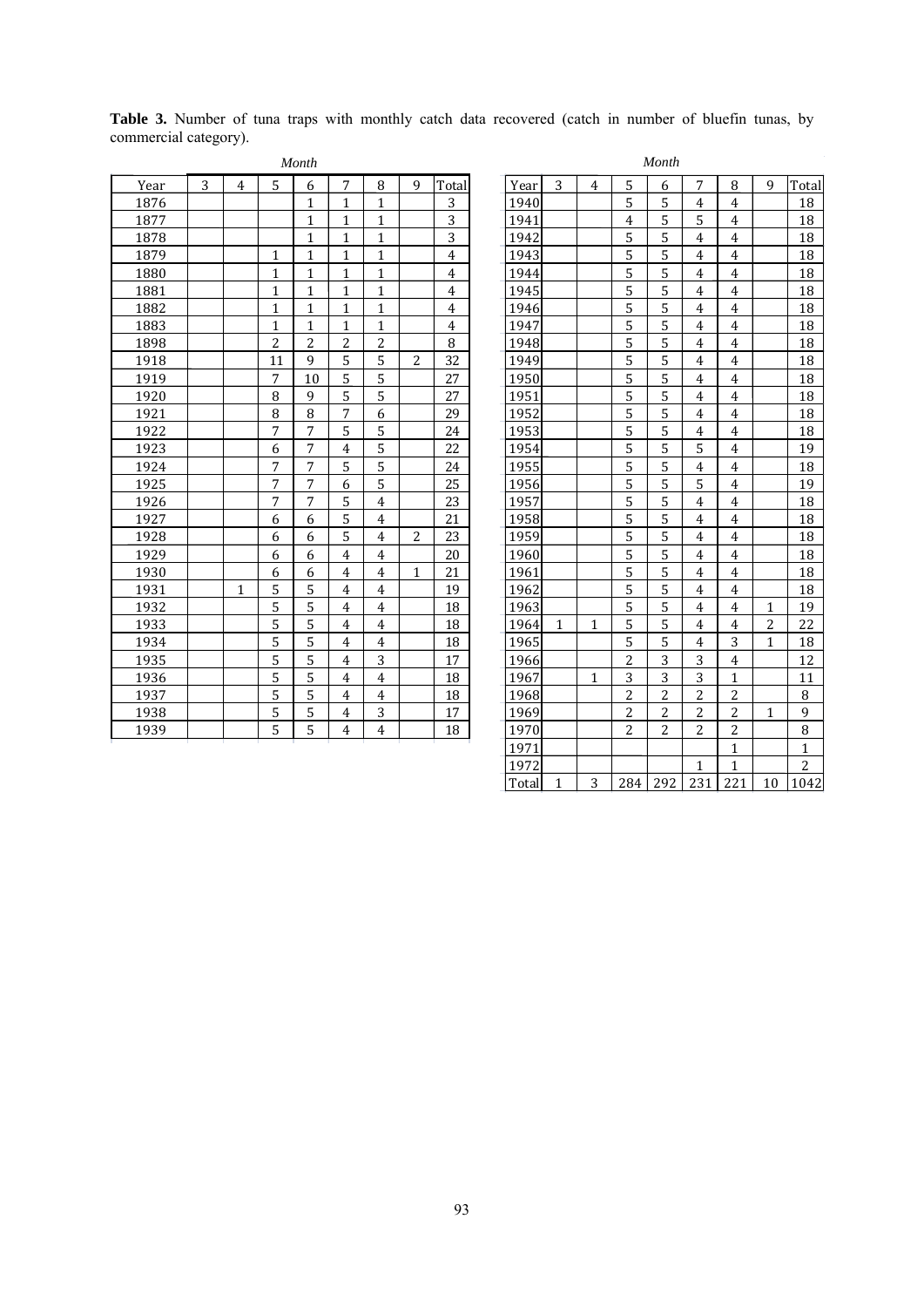**Table 4.** Recovered information of the catches of bluefin tuna, in number by commercial category, and number of annual active tuna traps from 1896 to 1972, in the southern coast of Portugal (Algarve). (bluefin commercial categories: CC2: < 30 kg; CC3: 30-49 kg; CC4: 50-90 kg; CC5: > 90 kg).

| Year | BFT CC5 | BFT CC4 | BFT CC3 | BFT CC2 | Total | <b>Nb Traps</b> | Year | <b>BFT CC5</b> | BFT CC4 | BFT CC3        | BFT CC2      | Total        | <b>Nb Traps</b> |
|------|---------|---------|---------|---------|-------|-----------------|------|----------------|---------|----------------|--------------|--------------|-----------------|
| 1896 | 52001   | 9099    | 1361    |         | 62461 | 15              | 1935 | 8356           | 2841    | 1196           | 194          | 12587        | 6               |
| 1897 | 66806   | 10039   | 3333    |         | 80178 | 16              | 1936 | 23032          | 4822    | 2460           | 395          | 30709        | 6               |
| 1898 | 56569   | 8540    | 8500    |         | 73609 | 18              | 1937 | 31856          | 3973    | 5068           | 378          | 41275        | 6               |
| 1899 | 58617   | 14397   | 2770    |         | 75784 | 18              | 1938 | 6831           | 3217    | 3341           | 729          | 14118        | 5               |
| 1900 | 43032   | 13112   | 4307    |         | 60451 | 16              | 1939 | 4620           | 2907    | 1555           | 189          | 9271         | 5               |
| 1901 | 41244   | 12062   | 4341    |         | 57647 | 17              | 1940 | 4199           | 1974    | 3381           | 452          | 10006        | 5               |
| 1902 | 28679   | 289.4   | 20.52   |         | 54571 | 18              | 1941 | 7270           | 2969    | 1839           | 1026         | 13104        | 5               |
| 1903 | 54744   | 23104   | 17769   |         | 95617 | 19              | 1942 | 6809           | 2659    | 2236           | 589          | 12293        | 5               |
| 1904 | 46459   | 19684   | 1516    |         | 67659 | 18              | 1943 | 20897          | 5360    | 5233           | 913          | 32403        | 5               |
| 1905 | 68904   | 2457    | 1694    |         | 73055 | 17              | 1944 | 12018          | 3919    | 2475           | 592          | 19004        | 5               |
| 1906 | 84030   | 7809    | 838     |         | 92677 | 16              | 1945 | 8423           | 5018    | 3226           | 894          | 17561        | 5               |
| 1907 | 38471   | 5531    | 783     | 519     | 45304 | 16              | 1946 | 19738          | 6752    | 1930           | 898          | 29318        | 5               |
| 1908 | 31294   | 8098    | 1904    | 1577    | 42873 | 16              | 1947 | 10738          | 5720    | 3904           | 2218         | 22580        | 5               |
| 1909 | 22501   | 9874    | 3665    | 2531    | 38571 | 16              | 1948 | 10846          | 5204    | 2782           | 2280         | 21112        | 5               |
| 1910 | 16739   | 5035    | 3442    | 4680    | 29896 | 14              | 1949 | 12188          | 4374    | 2613           | 816          | 19991        | 5               |
| 1911 | 19373   | 4405    | 3509    | 656     | 27943 | 13              | 1950 | 7732           | 4509    | 2537           | 1921         | 16699        | 5               |
| 1912 | 19162   | 7231    | 3413    | 248     | 30054 | 13              | 1951 | 6846           | 3816    | 2999           | 1029         | 14690        | 5               |
| 1913 | 34718   | 6746    | 2504    |         | 43968 | 12              | 1952 | 10261          | 6514    | 4105           | 633          | 21513        | 5               |
| 1914 | 42041   | 5527    | 2306    |         | 49874 | 13              | 1953 | 15368          | 5653    | 2613           | 837          | 24471        | 5               |
| 1915 | 41440   | 4360    | 1863    | 22      | 47685 | 13              | 1954 | 6369           | 3411    | 1101           | 1057         | 11938        | 5               |
| 1916 | 11274   | 2488    | 544     | 91      | 14397 | 13              | 1955 | 7539           | 2530    | 490            | 318          | 10877        | 5               |
| 1917 | 19756   | 4231    | 2644    | 117     | 26748 | 13              | 1956 | 13838          | 3199    | 988            | 738          | 18763        | 5               |
| 1918 | 6440    | 1938    | 861     | 506     | 9745  | 11              | 1957 | 5353           | 1648    | 475            | 366          | 7842         | 5               |
| 1919 | 11124   | 2250    | 1358    | 327     | 15059 | 10              | 1958 | 4074           | 1478    | 147            | 192          | 5891         | 5               |
| 1920 | 20870   | 2689    | 4820    | 1141    | 29520 | 9               | 1959 | 5199           | 1410    | 176            | 5054         | 11839        | 5               |
| 1921 | 12237   | 1769    | 954     | 120     | 15080 | 8               | 1960 | 8329           | 504     | 286            | 3697         | 12816        | 5               |
| 1922 | 6512    | 1876    | 1890    | 593     | 10871 | $\overline{7}$  | 1961 | 9902           | 1341    | 184            | 3864         | 15291        | 5               |
| 1923 | 7956    | 1178    | 640     | 913     | 10687 | $\overline{7}$  | 1962 | 4490           | 449     | 186            | 695          | 5820         | 5               |
| 1924 | 9994    | 2100    | 379     | 158     | 12631 | 7               | 1963 | 2287           | 514     | 184            | 264          | 3249         | 5               |
| 1925 | 5880    | 1059    | 728     | 464     | 8131  | 7               | 1964 | 2206           | 200     | 65             | 9264         | 11735        | 5               |
| 1926 | 6379    | 1031    | 551     | 3059    | 11020 | 7               | 1965 | 497            | 287     | 14             | 40           | 838          | 5               |
| 1927 | 18251   | 638     | 6       | 4       | 18899 | 6               | 1966 | 30             | 3       | 8              | 3            | 44           | 3               |
| 1928 | 22636   | 1523    | 451     | 156     | 24766 | 6               | 1967 | 1346           | 260     | $\overline{4}$ | 32           | 1642         | 3               |
| 1929 | 9801    | 2950    | 563     | 402     | 13716 | 6               | 1968 | 384            | 35      | $\mathbf{1}$   | 8            | 428          | $\overline{2}$  |
| 1930 | 14148   | 1824    | 480     | 69      | 16521 | 6               | 1969 | 1857           | 36      | 4              | 2146         | 4043         | $\overline{2}$  |
| 1931 | 200.13  | 2859    | 1068    | 259     | 20245 | 6               | 1970 | $\mathbf{1}$   |         |                | 117          | 118          | $\overline{2}$  |
| 1932 | 13969   | 905     | 638     | 149     | 15661 | 6               | 1971 |                |         |                | $\mathbf{1}$ | $\mathbf{1}$ | $\mathbf{1}$    |
| 1933 | 15886   | 1842    | 1373    | 515     | 19616 | 6               | 1972 | $1\,$          |         |                | 4846         | 4847         | $\mathbf 1$     |
| 1934 | 6958    | 874     | 571     | 361     | 8764  | 6               |      |                |         |                |              |              |                 |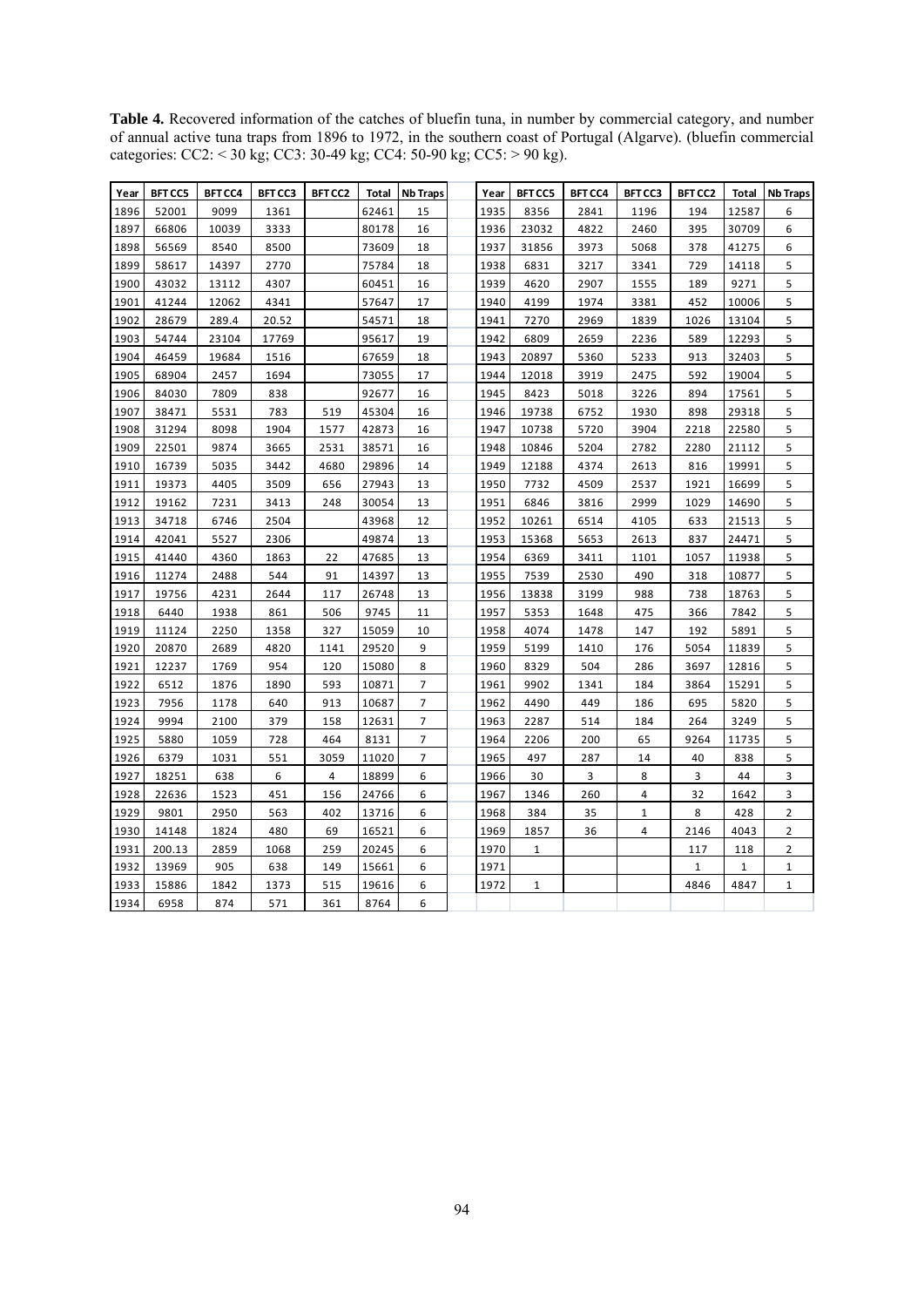|      | Year   BFT CC5 | <b>BFT CC4</b> | <b>BFT CC3</b> | <b>BFT CC2</b> | Total   |      | Year   BFT CC5 | <b>BFT CC4</b> | <b>BFT CC3</b> | <b>BFT CC2</b> | <b>Total</b> |
|------|----------------|----------------|----------------|----------------|---------|------|----------------|----------------|----------------|----------------|--------------|
| 1896 | 7800.2         | 636.9          | 54.4           |                | 8491.5  | 1935 | 1253.4         | 198.9          | 47.8           | 3.9            | 1504.0       |
| 1897 | 10020.9        | 702.7          | 133.3          |                | 10857.0 | 1936 | 3454.8         | 337.5          | 98.4           | 7.9            | 3898.6       |
| 1898 | 8485.4         | 597.8          | 340.0          |                | 9423.2  | 1937 | 4778.4         | 278.1          | 202.7          | 7.6            | 5266.8       |
| 1899 | 8792.6         | 1007.8         | 110.8          |                | 9911.1  | 1938 | 1024.7         | 225.2          | 133.6          | 14.6           | 1398.1       |
| 1900 | 6454.8         | 917.8          | 172.3          |                | 7544.9  | 1939 | 693.0          | 203.5          | 62.2           | 3.8            | 962.5        |
| 1901 | 6186.6         | 844.3          | 173.6          |                | 7204.6  | 1940 | 629.9          | 138.2          | 135.2          | 9.0            | 912.3        |
| 1902 | 4301.9         | 1434.7         | 215.8          |                | 5952.4  | 1941 | 1090.5         | 207.8          | 73.6           | 20.5           | 1392.4       |
| 1903 | 8211.6         | 1617.3         | 710.8          |                | 10539.6 | 1942 | 1021.4         | 186.1          | 89.4           | 11.8           | 1308.7       |
| 1904 | 6968.9         | 1377.9         | 60.6           |                | 8407.4  | 1943 | 3134.6         | 375.2          | 209.3          | 18.3           | 3737.3       |
| 1905 | 10335.6        | 172.0          | 67.8           |                | 10575.4 | 1944 | 1802.7         | 274.3          | 99.0           | 11.8           | 2187.9       |
| 1906 | 12604.5        | 546.6          | 33.5           |                | 13184.7 | 1945 | 1263.5         | 351.3          | 129.0          | 17.9           | 1761.6       |
| 1907 | 5770.7         | 387.2          | 31.3           | 10.4           | 6199.5  | 1946 | 2960.7         | 472.6          | 77.2           | 18.0           | 3528.5       |
| 1908 | 4694.1         | 566.9          | 76.2           | 31.5           | 5368.7  | 1947 | 1610.7         | 400.4          | 156.2          | 44.4           | 2211.6       |
| 1909 | 3375.2         | 691.2          | 146.6          | 50.6           | 4263.6  | 1948 | 1626.9         | 364.3          | 111.3          | 45.6           | 2148.1       |
| 1910 | 2510.9         | 352.5          | 137.7          | 93.6           | 3094.6  | 1949 | 1828.2         | 306.2          | 104.5          | 16.3           | 2255.2       |
| 1911 | 2906.0         | 308.4          | 140.4          | 13.1           | 3367.8  | 1950 | 1159.8         | 315.6          | 101.5          | 38.4           | 1615.3       |
| 1912 | 2874.3         | 506.2          | 136.5          | 5.0            | 3522.0  | 1951 | 1026.9         | 267.1          | 120.0          | 20.6           | 1434.6       |
| 1913 | 5207.7         | 472.2          | 100.2          |                | 5780.1  | 1952 | 1539.2         | 456.0          | 164.2          | 12.7           | 2172.0       |
| 1914 | 6306.2         | 386.9          | 92.2           |                | 6785.3  | 1953 | 2305.2         | 395.7          | 104.5          | 16.7           | 2822.2       |
| 1915 | 6216.0         | 305.2          | 74.5           |                | 6596.2  | 1954 | 955.4          | 238.8          | 44.0           | 21.1           | 1259.3       |
| 1916 | 1691.1         | 174.2          | 21.8           | 1.8            | 1888.8  | 1955 | 1130.9         | 177.1          | 19.6           | 6.4            | 1333.9       |
| 1917 | 2963.4         | 296.2          | 105.8          | 2.3            | 3367.7  | 1956 | 2075.7         | 223.9          | 39.5           | 14.8           | 2353.9       |
| 1918 | 966.0          | 135.7          | 34.4           | 10.1           | 1146.2  | 1957 | 803.0          | 115.4          | 19.0           | 7.3            | 944.6        |
| 1919 | 1668.6         | 157.5          | 54.3           | 6.5            | 1887.0  | 1958 | 611.1          | 103.5          | 5.9            | 3.8            | 724.3        |
| 1920 | 3130.5         | 188.2          | 192.8          | 22.8           | 3534.4  | 1959 | 779.9          | 98.7           | 7.0            | 101.1          | 986.7        |
| 1921 | 1835.6         | 123.8          | 38.2           | 2.4            | 1999.9  | 1960 | 1249.4         | 35.3           | 11.4           | 73.9           | 1370.0       |
| 1922 | 976.8          | 131.3          | 75.6           | 11.9           | 1195.6  | 1961 | 1485.3         | 93.9           | 7.4            | 77.3           | 1663.8       |
| 1923 | 1193.4         | 82.5           | 25.6           | 18.3           | 1319.7  | 1962 | 673.5          | 31.4           | 7.4            | 13.9           | 726.3        |
| 1924 | 1499.1         | 147.0          | 15.2           | 3.2            | 1664.4  | 1963 | 343.1          | 36.0           | 7.4            | 5.3            | 391.7        |
| 1925 | 882.0          | 74.1           | 29.1           | 9.3            | 994.5   | 1964 | 330.9          | 14.0           | 2.6            | 185.3          | 532.8        |
| 1926 | 956.9          | 72.2           | 22.0           | 61.2           | 1112.2  | 1965 | 74.6           | 20.1           | 0.6            | 0.8            | 96.0         |
| 1927 | 2737.7         | 44.7           | 0.2            | 0.1            | 2782.6  | 1966 | 4.5            | 0.2            | 0.3            | 0.1            | 5.1          |
| 1928 | 3395.4         | 106.6          | 18.0           | 3.1            | 3523.2  | 1967 | 201.9          | 18.2           | 0.2            | 0.6            | 220.9        |
| 1929 | 1470.2         | 206.5          | 22.5           | 8.0            | 1707.2  | 1968 | 57.6           | 2.5            | 0.0            | 0.2            | 60.3         |
| 1930 | 2122.2         | 127.7          | 19.2           | 1.4            | 2270.5  | 1969 | 278.6          | 2.5            | 0.2            | 42.9           | 324.2        |
| 1931 | 1768.1         | 200.1          | 42.7           | 5.2            | 2016.1  | 1970 | 0.2            | 0.0            | 0.0            | 2.3            | 2.5          |
| 1932 | 2095.4         | 63.4           | 25.5           | 3.0            | 2187.2  | 1971 | 0.0            | 0.0            | 0.0            | 0.0            | 0.0          |
| 1933 | 2382.9         | 128.9          | 54.9           | 10.3           | 2577.1  | 1972 | 0.2            | 0.0            | 0.0            | 96.9           | 97.1         |
| 1934 | 1043.7         | 61.2           | 22.8           | 7.2            | 1134.9  |      |                |                |                |                |              |

**Table 5.** Estimated catches (t) of bluefin tuna, by commercial categories, caught by the Algarve traps. (bluefin commercial categories: CC2: < 30 kg; CC3: 30-49 kg; CC4: 50-90 kg; CC5: > 90 kg).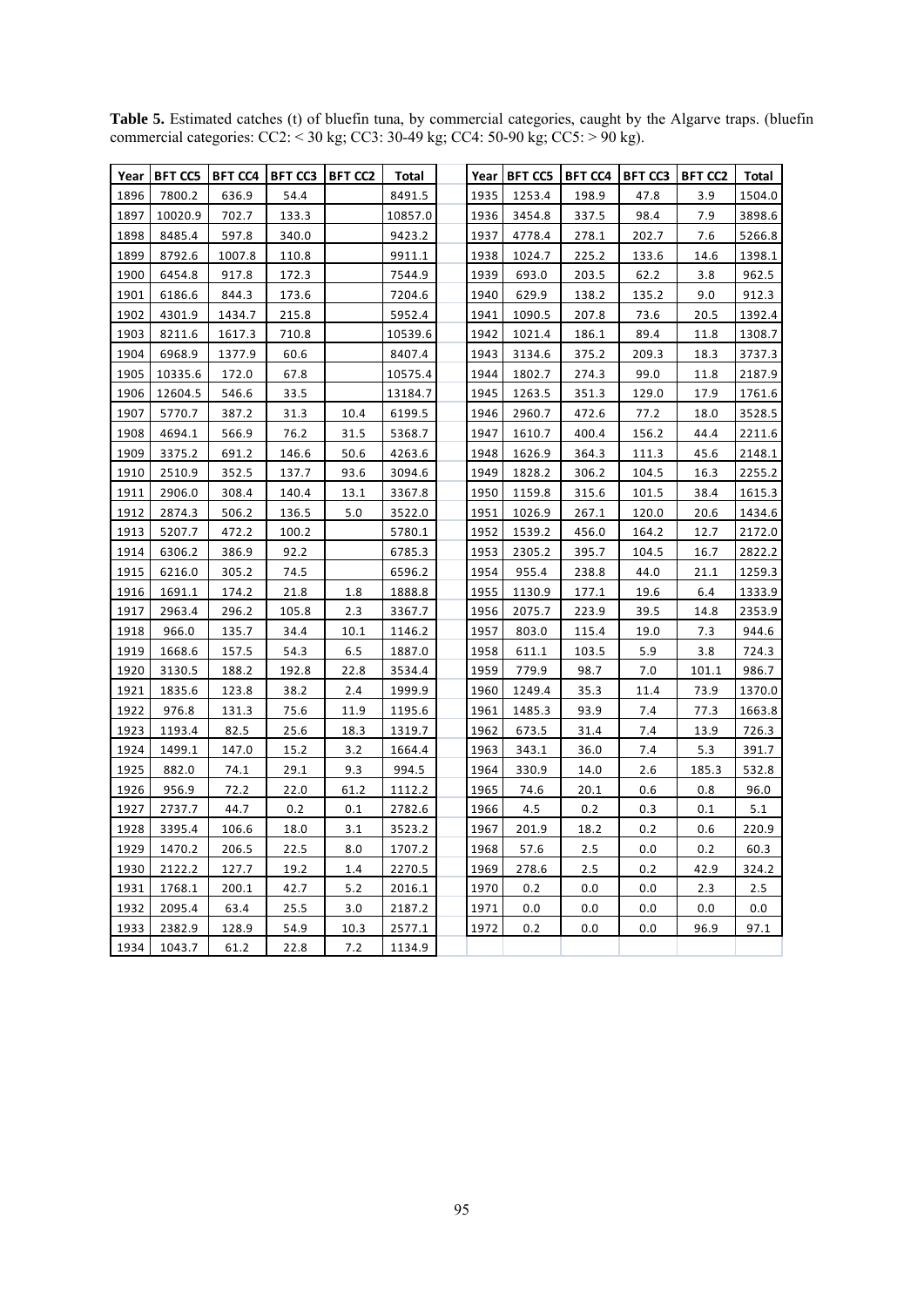**Table 6.** Recovered information on the number of active traps and catches in number, by commercial category, of bluefin tuna by the Portuguese tuna traps from 1896 to 1972, during the inward (May-June) and outward (July-August) seasons.

|              |                |                            | <b>BFT Season: Inward (direito)</b> |                    |                               |              | <b>BFT Season: Outward (revés)</b> |                                                                  |             |                         |                                           |
|--------------|----------------|----------------------------|-------------------------------------|--------------------|-------------------------------|--------------|------------------------------------|------------------------------------------------------------------|-------------|-------------------------|-------------------------------------------|
|              |                |                            |                                     |                    |                               |              |                                    |                                                                  |             |                         |                                           |
| Year         | Atum > 90 kg   | Atuarro (50-90 kg)<br>4794 | Albacora (30-50 kg)                 | Cachorreta (<30kg) | Nb Traps                      | Year         |                                    | Atum > 90 kg tuarro (50-90 kbacora (30-50 lchorreta (<30<br>4305 |             |                         | Nb Traps<br>$\overline{\phantom{a}}$      |
| 1896<br>1897 | 18688<br>22883 | 3996                       | 1315<br>2953                        |                    | 14<br>15                      | 1896<br>1897 | 33313<br>43923                     | 6043                                                             | 46<br>380   |                         | $\mathsf g$                               |
| 1898         | 30638          | 5287                       | 8177                                |                    | 17                            | 1898         | 25931                              | 3253                                                             | 323         |                         | $11\,$                                    |
| 1899         | 21575          | 4393                       | 1118                                |                    | 17                            | 1899         | 37042                              | 10004                                                            | 1652        |                         | 9                                         |
| 1900         | 9779           | 2783                       | 1766                                |                    | 15                            | 1900         | 33253                              | 10329                                                            | 2541        |                         | $\bf8$                                    |
| 1901         | 27661          | 5324                       | 1439                                |                    | 16                            | 1901         | 13583                              | 6738                                                             | 2902        |                         | 8                                         |
| 1902         | 7899           | 4513                       | 2357                                |                    | 16                            | 1902         | 20780                              | 15983                                                            | 3039        |                         | 9                                         |
| 1903         | 13848          | 6556                       | 4834                                |                    | 17                            | 1903         | 40896                              | 16548                                                            | 12935       |                         | 12                                        |
| 1904         | 25553          | 11751                      | 1098                                |                    | 15                            | 1904         | 20906                              | 7933                                                             | 418         |                         | 12                                        |
| 1905<br>1906 | 21420<br>26628 | 4957                       | 1609<br>319                         | 893                | 15<br>14                      | 1905         | 47484<br>57402                     | 4117<br>4808                                                     | 119<br>519  |                         | $10\,$<br>9                               |
| 1907         | 19333          | 3001<br>4808               | 599                                 | 374                | 14                            | 1906<br>1907 | 19138                              | 723                                                              | 184         | 145                     | 8                                         |
| 1908         | 14311          | 5465                       | 1176                                | 195                | 14                            | 1908         | 16983                              | 1125                                                             | 500         | 23                      | 9                                         |
| 1909         | 9347           | 4345                       | 3036                                | 2489               | 15                            | 1909         | 13154                              | 5529                                                             | 629         | 42                      | 9                                         |
| 1910         | 10099          | 2521                       | 3126                                | 4629               | 13                            | 1910         | 6640                               | 2514                                                             | 316         | 51                      | $\overline{7}$                            |
| 1911         | 5969           | 2123                       | 1675                                | 656                | 12                            | 1911         | 13404                              | 2282                                                             | 1834        |                         | $\overline{7}$                            |
| 1912         | 7174           | 3634                       | 2371                                | 198                | 12                            | 1912         | 11988                              | 3597                                                             | 1042        | 50                      | $\,6\,$                                   |
| 1913         | 8829           | 2194                       | 2655                                | 2343               | 12                            | 1913         | 25889                              | 3272                                                             | 502         | 56                      | 6                                         |
| 1914<br>1915 | 25797<br>17234 | 2417<br>3096               | 1252<br>1258                        | 1999               | 13<br>14                      | 1914<br>1915 | 16244<br>14383                     | 3138<br>310                                                      | 1082<br>162 | 799<br>8                | 5<br>$\overline{7}$                       |
| 1916         | 5165           | 1628                       | 317                                 | 115                | 13                            | 1916         | 5683                               | 1031                                                             | 209         | 145                     | 6                                         |
| 1917         | 7272           | 2163                       | 521                                 | 989                | 13                            | 1917         | 11098                              | 1759                                                             | 1847        | 223                     | 6                                         |
| 1918         | 1757           | 518                        | 462                                 | 209                | 12                            | 1918         | 4480                               | 1303                                                             | 557         | 1979                    | 5                                         |
| 1919         | 3220           | 588                        | 200                                 | 771                | 11                            | 1919         | 7457                               | 1816                                                             | 884         | 264                     | 5                                         |
| 1920         | 6637           | 714                        | 723                                 | 695                | 10                            | 1920         | 13238                              | 1953                                                             | 3817        | 106                     | 5                                         |
| 1921         | 3838           | 917                        | 538                                 | 116                | 9                             | 1921         | 7020                               | 818                                                              | 345         | 21                      | $\bf 8$                                   |
| 1922         | 2522           | 1714                       | 1108                                | 506                | 8                             | 1922         | 3387                               | 490                                                              | 264         | 302                     | $\sf 5$                                   |
| 1923<br>1924 | 904<br>4947    | 665<br>964                 | 445<br>350                          | 777<br>7765        | 8<br>8                        | 1923<br>1924 | 6939<br>3265                       | 604<br>1104                                                      | 222<br>85   | 121<br>51               | 5<br>5                                    |
| 1925         | 3889           | 540                        | 378                                 | 518                | 8                             | 1925         | 1029                               | 519                                                              | 67          | $\mathsf 3$             | $6 \overline{}$                           |
| 1926         | 2598           | 831                        | 502                                 | 4181               | 8                             | 1926         | 3294                               | 357                                                              | 63          | $\mathbf 0$             | 5                                         |
| 1927         | 12913          | 1069                       | 44                                  | 18                 | $\overline{7}$                | 1927         | 2352                               | 136                                                              | 19          | $\overline{\mathbf{c}}$ | 5                                         |
| 1928         | 9109           | 955                        | 307                                 | 133                | $\overline{7}$                | 1928         | 11774                              | 546                                                              | 90          | 98                      | 6                                         |
| 1929         | 3322           | 1317                       | 379                                 | 501                | $\overline{7}$                | 1929         | 5480                               | 1257                                                             | 173         | 84                      | $\sqrt{4}$                                |
| 1930         | 5584           | 702                        | 380                                 | 166                | $\overline{7}$                | 1930         | 7344                               | 1130                                                             | 170         | $\mathsf 3$             | $\overline{4}$                            |
| 1931         | 7399           | 1922                       | 859                                 | 221                | $\sf 5$                       | 1931         | 4388                               | 898                                                              | 66          | 78                      | $\overline{4}$                            |
| 1932         | 5655           | 627                        | 436                                 | 132                | 5                             | 1932         | 8314                               | 278                                                              | 202         | 17                      | $\overline{4}$                            |
| 1933<br>1934 | 9468<br>2759   | 1135<br>389                | 820<br>329                          | 260<br>82          | 5<br>5                        | 1933<br>1934 | 3931<br>4199                       | 424<br>329                                                       | 194<br>349  | 42<br>279               | $\overline{4}$<br>$\sqrt{4}$              |
| 1935         | 2393           | 1296                       | 593                                 | 147                | 5                             | 1935         | 3837                               | 523                                                              | 220         | 17                      | $\overline{4}$                            |
| 1936         | 7680           | 2059                       | 1292                                | 281                | 5                             | 1936         | 8157                               | 2733                                                             | 410         | 52                      | $\overline{4}$                            |
| 1937         | 8752           | 1756                       | 3439                                | 236                | 5                             | 1937         | 23104                              | 2217                                                             | 1629        | 142                     | 4                                         |
| 1938         | 4995           | 2907                       | 3089                                | 719                | 5                             | 1938         | 1836                               | 310                                                              | 252         | 10                      | $\sqrt{4}$                                |
| 1939         | 3333           | 2225                       | 1377                                | 189                | 5                             | 1939         | 1287                               | 682                                                              | 178         |                         | $\pmb{4}$                                 |
| 1940         | 3041           | 1432                       | 2624                                | 413                | 5                             | 1940         | 1158                               | 542                                                              | 757         | 39                      | 4                                         |
| 1941<br>1942 | 4931<br>3882   | 2429<br>1837               | 1537<br>1868                        | 983<br>270         | 5<br>5                        | 1941<br>1942 | 2339<br>2927                       | 540<br>822                                                       | 302<br>368  | 43<br>319               | 5<br>$\sqrt{4}$                           |
| 1943         | 9842           | 2932                       | 3503                                | 323                | 5                             | 1943         | 11055                              | 2428                                                             | 1730        | 590                     | $\sqrt{4}$                                |
| 1944         | 9436           | 2854                       | 1868                                | 221                | 5                             | 1944         | 2524                               | 1004                                                             | 543         | 371                     | $\overline{\mathbf{4}}$                   |
| 1945         | 4751           | 3552                       | 2759                                | 542                | 5                             | 1945         | 3584                               | 1426                                                             | 434         | 283                     | 4                                         |
| 1946         | 3905           | 1858                       | 1256                                | 631                | 5                             | 1946         | 15833                              | 4894                                                             | 674         | 267                     | $\overline{\mathbf{4}}$                   |
| 1947         | 3142           | 1944                       | 1825                                | 243                | 5                             | 1947         | 7596                               | 3776                                                             | 2079        | 1975                    | $\pmb{4}$                                 |
| 1948         | 4423           | 3131                       | 1580                                | 566                | 5                             | 1948         | 6423                               | 2073                                                             | 1202        | 1714                    | $\sqrt{4}$                                |
| 1949         | 4294           | 2942                       | 2160                                | 732                | 5                             | 1949         | 7894                               | 1432                                                             | 453         | 84                      | 4                                         |
| 1950<br>1951 | 3124<br>4145   | 2453<br>2653               | 1500<br>2231                        | 240<br>455         | $\overline{\mathbf{5}}$<br>5  | 1950<br>1951 | 4608<br>2701                       | 2056<br>1163                                                     | 1037<br>768 | 1681<br>574             | $\sqrt{4}$<br>$\overline{4}$              |
| 1952         | 4345           | 3102                       | 2368                                | 74                 | 5                             | 1952         | 5916                               | 3412                                                             | 1737        | 559                     | $\overline{4}$                            |
| 1953         | 3830           | 2859                       | 1308                                | 130                | 5                             | 1953         | 11538                              | 2794                                                             | 1305        | 707                     | 4                                         |
| 1954         | 1755           | 1580                       | 559                                 | 640                | 5                             | 1954         | 4614                               | 1831                                                             | 542         | 417                     | 5                                         |
| 1955         | 2822           | 798                        | 202                                 | 45                 | 5                             | 1955         | 4717                               | 1732                                                             | 288         | 273                     | 4                                         |
| 1956         | 2566           | 1186                       | 609                                 | 555                | 5                             | 1956         | 11272                              | 2013                                                             | 379         | 183                     | 5                                         |
| 1957         | 1684           | 813                        | 256                                 | 193                | 5                             | 1957         | 3669                               | 835                                                              | 219         | 173                     | $\overline{4}$                            |
| 1958<br>1959 | 3236<br>1977   | 1269<br>798                | 89<br>119                           | 181<br>118         | 5<br>5                        | 1958<br>1959 | 838                                | 209                                                              | 58<br>57    | 11<br>4936              | $\overline{4}$<br>$\overline{\mathbf{4}}$ |
| 1960         | 5058           | 332                        | 245                                 | 42                 | 5                             | 1960         | 3222<br>3271                       | 612<br>172                                                       | 41          | 3655                    | $\overline{4}$                            |
| 1961         | 4629           | 1011                       | 118                                 | 114                | 5                             | 1961         | 5273                               | 330                                                              | 66          | 26                      | 4                                         |
| 1962         | 2970           | 371                        | 175                                 | 29                 | 5                             | 1962         | 1445                               | 78                                                               | $11\,$      | 666                     | $\overline{4}$                            |
| 1963         | 1416           | 454                        | 169                                 | $\sqrt{4}$         | 5                             | 1963         | 871                                | 60                                                               | 15          | 260                     | $\sqrt{4}$                                |
| 1964         | 519            | 144                        | 46                                  | 53                 | $\sf 5$                       | 1964         | 1687                               | 56                                                               | 19          | 9211                    | $\ensuremath{\mathsf{4}}$                 |
| 1965         | 250            | 187                        | 6                                   | $\overline{4}$     | 5                             | 1965         | 217                                | 97                                                               | 8           | 36                      | $\overline{4}$                            |
| 1966         |                |                            |                                     |                    | 3                             | 1966         | 30                                 | 3                                                                | 8           | 3                       | 3                                         |
| 1967         | 313<br>105     | 110                        | $\mathbf 1$<br>$\mathbf 1$          | 27                 | $\overline{\mathbf{3}}$       | 1967         | 1033                               | 150                                                              | 3           | 5                       | $\mathbf 2$                               |
| 1968<br>1969 | 32             | $\overline{7}$<br>5        |                                     | 30                 | $\overline{2}$<br>$\mathbf 2$ | 1968<br>1969 | 279<br>1825                        | 28<br>31                                                         | $\sqrt{4}$  | $\bf8$<br>2116          | $\overline{2}$<br>$\mathbf 2$             |
| 1970         |                |                            |                                     |                    | $\overline{2}$                | 1970         | $\mathbf{1}$                       |                                                                  |             | 117                     | $\overline{2}$                            |
| 1971         |                |                            |                                     |                    |                               | 1971         |                                    |                                                                  |             |                         | $\mathbf 1$                               |
| 1972         |                |                            |                                     |                    |                               | 1972         | 1                                  |                                                                  |             | 4846                    | $\mathbf 1$                               |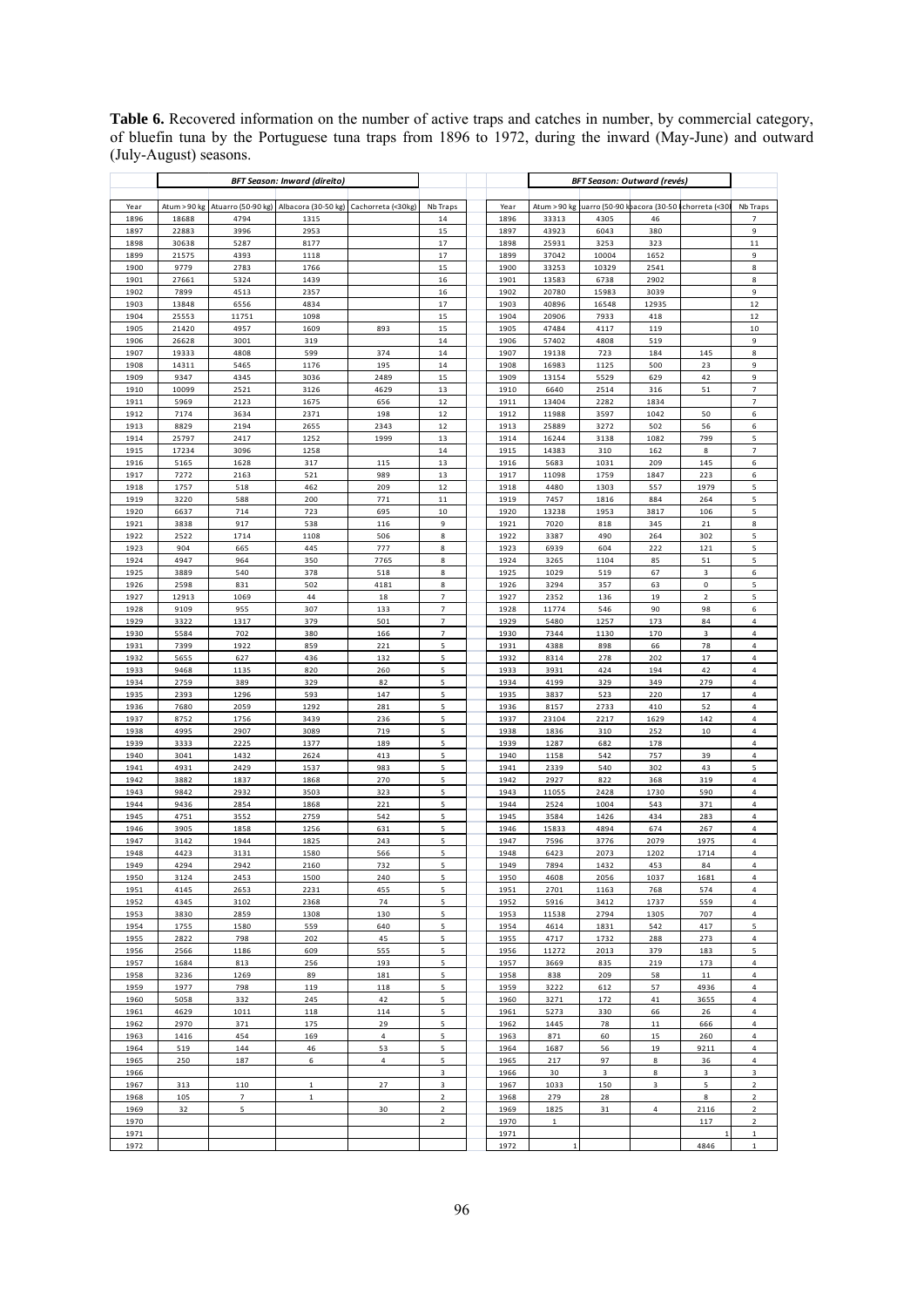|       |        |                    |      |                    | Trap |                |        |                    |      |                   |
|-------|--------|--------------------|------|--------------------|------|----------------|--------|--------------------|------|-------------------|
|       |        | Abobora            |      | Barril             |      | Cabo Stª Maria |        | Medo das Cascas    |      | Srª do Livramento |
| Year  | Number | Weight (kg) Number |      | Weight (kg) Number |      | Weight (kg)    | Number | Weight (kg) Number |      | Weight (kg)       |
| 1958  |        |                    |      |                    |      |                | 861    | 15430              |      |                   |
| 1959  |        |                    |      |                    |      |                | 5592   | 90199              |      |                   |
| 1960  |        |                    |      |                    |      |                | 2092   | 65449              |      |                   |
| 1961  |        |                    |      |                    | 1765 |                | 2578   | 86483              |      |                   |
| 1962  | 666    | 97548              | 1011 | 150023             | 1626 | 217185         | 731    | 100513             | 675  | 90921             |
| 1963  | 429    | 56676              | 729  | 91784              | 719  | 105268         | 640    | 70064              | 513  | 67701             |
| 1964  | 4479   | 42849              | 1967 | 124649             | 167  | 23187          | 2764   | 113522             | 2059 | 94677             |
| 1965  | 89     | 10327              | 263  | 34229              | 109  | 11494          | 261    | 30198              | 77   | 10518             |
| 1966  |        |                    | 1807 | 39607              |      |                | 1024   | 91367              | 273  | 22503             |
| 1967  |        |                    |      |                    |      |                | 1179   | 165532             | 95   | 12887             |
| 1968  |        |                    |      |                    |      |                | 213    | 35286              |      |                   |
| 1969  |        |                    |      |                    |      |                | 6251   | 326334             |      |                   |
| 1970  | 39     | 5827               |      |                    |      |                | 452    | 13854              |      |                   |
| 1971  |        |                    |      |                    |      |                | 1      | 8                  |      |                   |
| 1972  |        |                    |      |                    |      |                | 4847   | 11547              |      |                   |
| Total | 5702   | 213227             | 5777 | 440292             | 4386 | 357134         | 29486  | 1215786            | 3692 | 299207            |

**Table 7.** Tuna traps and years for which daily catches in number of bluefin tunas, by commercial category and corresponding weights, were recovered.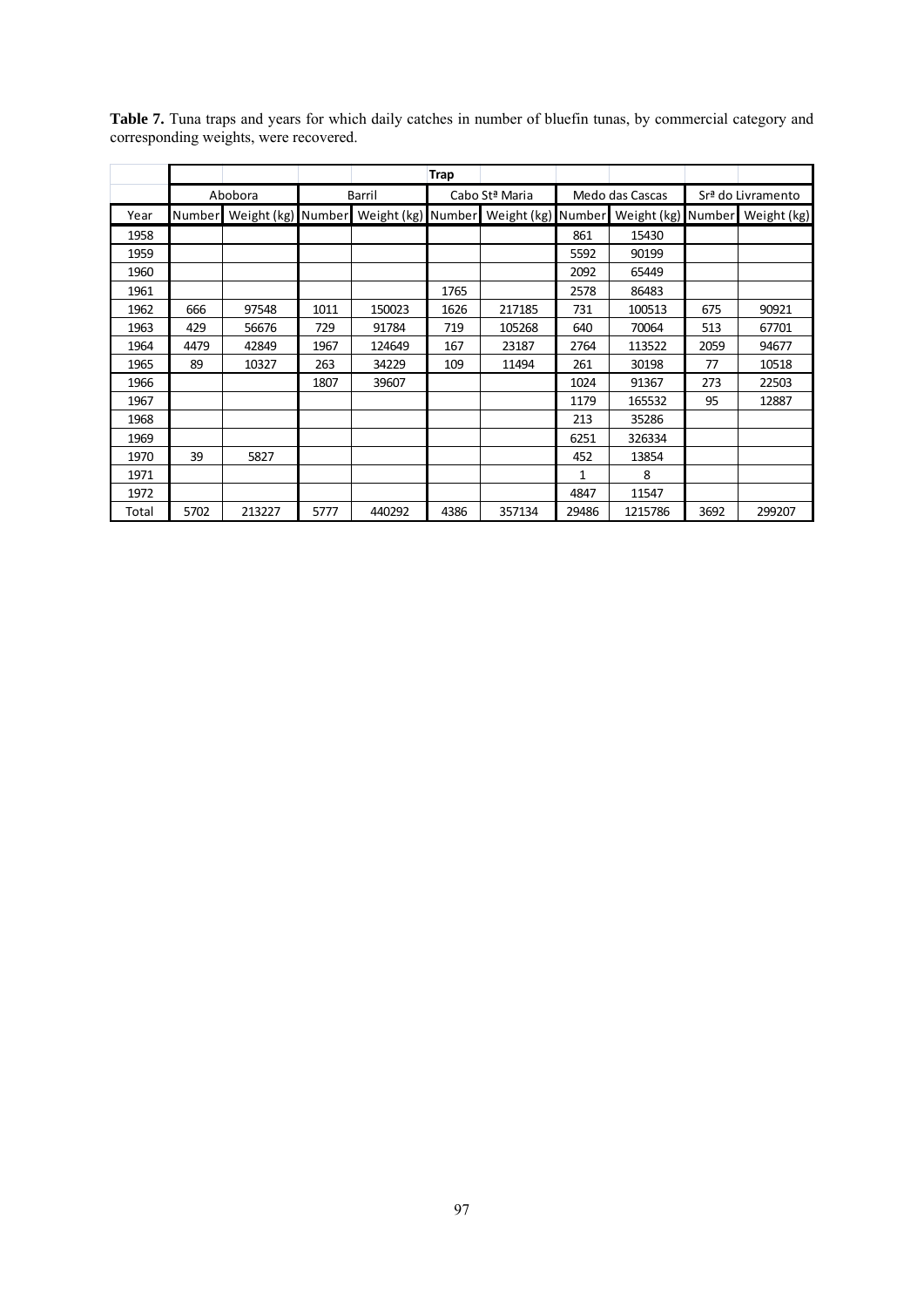| BFT Category: CC5 (atum: >= 90 kg) |       |                                               |       |       |       |       |  |  |  |  |  |  |  |
|------------------------------------|-------|-----------------------------------------------|-------|-------|-------|-------|--|--|--|--|--|--|--|
| Month                              |       |                                               |       |       |       |       |  |  |  |  |  |  |  |
|                                    |       |                                               |       |       |       |       |  |  |  |  |  |  |  |
| Year                               | 5     | 6                                             | 7     | 8     | 9     | Total |  |  |  |  |  |  |  |
| 1958                               | 141.3 | 121.0                                         | 148.2 | 162.8 |       | 148.1 |  |  |  |  |  |  |  |
| 1959                               | 194.0 | 133.0                                         | 156.3 | 139.8 |       | 152.0 |  |  |  |  |  |  |  |
| 1960                               | 134.3 | 127.4                                         | 122.6 | 118.5 |       | 127.4 |  |  |  |  |  |  |  |
| 1961                               | 156.0 | 142.9                                         | 141.2 | 120.8 |       | 140.1 |  |  |  |  |  |  |  |
| 1962                               | 145.0 | 150.0                                         | 146.1 | 142.9 |       | 146.5 |  |  |  |  |  |  |  |
| 1963                               | 165.1 | 151.3                                         | 157.2 | 139.2 | 175.0 | 154.4 |  |  |  |  |  |  |  |
| 1964                               | 167.6 | 166.4                                         | 171.1 | 170.5 |       | 169.5 |  |  |  |  |  |  |  |
| 1965                               | 172.6 | 146.1                                         | 153.6 | 175.5 |       | 158.2 |  |  |  |  |  |  |  |
| 1966                               | 137.0 | 137.6                                         | 155.6 | 157.9 |       | 149.8 |  |  |  |  |  |  |  |
| 1967                               | 149.4 | 163.5                                         | 149.0 | 153.8 |       | 152.2 |  |  |  |  |  |  |  |
| 1968                               | 123.0 | 173.3                                         | 150.5 |       |       | 158.8 |  |  |  |  |  |  |  |
| 1969                               |       | 150.5                                         | 178.6 | 166.9 | 157.0 | 171.5 |  |  |  |  |  |  |  |
| 1970                               | 380.0 | 137.4                                         | 154.8 | 120.8 |       | 147.7 |  |  |  |  |  |  |  |
| 1972                               |       |                                               | 176.0 |       |       | 176.0 |  |  |  |  |  |  |  |
| Total                              | 156.3 | 149.8                                         | 159.0 | 154.0 | 169.0 | 155.2 |  |  |  |  |  |  |  |
|                                    |       |                                               |       |       |       |       |  |  |  |  |  |  |  |
|                                    |       | BFT Category: CC4 (atuarro: $50>= X < 90$ kg) |       |       |       |       |  |  |  |  |  |  |  |
|                                    |       |                                               |       |       |       |       |  |  |  |  |  |  |  |
|                                    |       |                                               | Month |       |       |       |  |  |  |  |  |  |  |
| Year                               | 5     | 6                                             | 7     | 8     | 9     | Total |  |  |  |  |  |  |  |
| 1958                               |       | 80.0                                          | 87.0  | 94.0  | 85.8  | 89.1  |  |  |  |  |  |  |  |
| 1959                               |       | 88.0                                          | 72.5  | 79.3  | 71.4  | 76.2  |  |  |  |  |  |  |  |
| 1960                               |       | 69.3                                          | 74.0  | 78.3  | 79.7  | 75.2  |  |  |  |  |  |  |  |
| 1961                               |       | 65.0                                          | 65.2  | 61.2  | 66.2  | 64.3  |  |  |  |  |  |  |  |
| 1962                               |       | 72.1                                          | 60.0  | 63.6  | 73.8  | 68.4  |  |  |  |  |  |  |  |
| 1963                               |       | 65.3                                          | 63.5  | 69.3  | 68.3  | 65.7  |  |  |  |  |  |  |  |
| 1964                               | 53.0  | 69.0                                          | 62.7  | 72.0  | 71.0  | 68.1  |  |  |  |  |  |  |  |
| 1965                               |       | 71.0                                          | 75.3  | 71.2  | 66.3  | 71.7  |  |  |  |  |  |  |  |
| 1966                               |       | 71.0                                          | 64.2  | 68.2  | 73.6  | 67.9  |  |  |  |  |  |  |  |
| 1967                               |       | 69.5                                          | 71.6  | 72.5  | 74.6  | 71.7  |  |  |  |  |  |  |  |
| 1968                               |       |                                               | 73.0  | 83.5  |       | 77.2  |  |  |  |  |  |  |  |
| 1969                               |       |                                               | 69.0  | 57.0  | 69.7  | 66.6  |  |  |  |  |  |  |  |
| 1970                               |       |                                               | 72.5  | 82.2  |       | 79.4  |  |  |  |  |  |  |  |
| Total                              | 53.0  | 69.9                                          | 67.9  | 71.4  | 71.5  | 70.2  |  |  |  |  |  |  |  |
|                                    |       |                                               |       |       |       |       |  |  |  |  |  |  |  |
|                                    |       | BFT Category: CC3 (albacora: 30>= X < 50 kg)  |       |       |       |       |  |  |  |  |  |  |  |
|                                    |       |                                               |       |       |       |       |  |  |  |  |  |  |  |
|                                    |       |                                               | Month |       |       |       |  |  |  |  |  |  |  |
| Year                               | 5     | 6                                             | 7     | 8     | 9     | Total |  |  |  |  |  |  |  |
| 1958                               |       |                                               | 53.0  | 56.0  |       | 54.0  |  |  |  |  |  |  |  |
| 1959                               | 51.0  | 34.7                                          | 45.0  | 41.8  |       | 41.8  |  |  |  |  |  |  |  |
| 1960                               | 46.3  | 47.5                                          | 52.3  |       |       | 48.9  |  |  |  |  |  |  |  |
| 1961                               | 41.0  | 47.0                                          | 58.0  |       |       | 45.8  |  |  |  |  |  |  |  |
| 1962                               | 41.7  | 38.8                                          |       |       |       | 40.6  |  |  |  |  |  |  |  |
| 1963                               | 42.4  | 39.2                                          | 48.0  | 31.0  |       | 39.8  |  |  |  |  |  |  |  |
| 1964                               | 40.0  | 40.5                                          | 44.4  |       |       | 42.4  |  |  |  |  |  |  |  |
| 1965                               | 42.0  | 38.0                                          |       | 41.5  |       | 41.0  |  |  |  |  |  |  |  |
| 1966                               | 45.0  | 46.8                                          | 42.3  | 42.0  |       | 44.4  |  |  |  |  |  |  |  |
| 1967                               |       | 49.0                                          |       |       |       | 49.0  |  |  |  |  |  |  |  |
| 1968                               | 30.0  |                                               |       |       |       | 30.0  |  |  |  |  |  |  |  |
| Total                              | 42.8  | 41.7                                          | 47.4  | 41.1  |       | 43.2  |  |  |  |  |  |  |  |

**Table 8.** Monthly mean weights for 3 commercial categories of bluefin tuna caught in the traps of southern Portugal.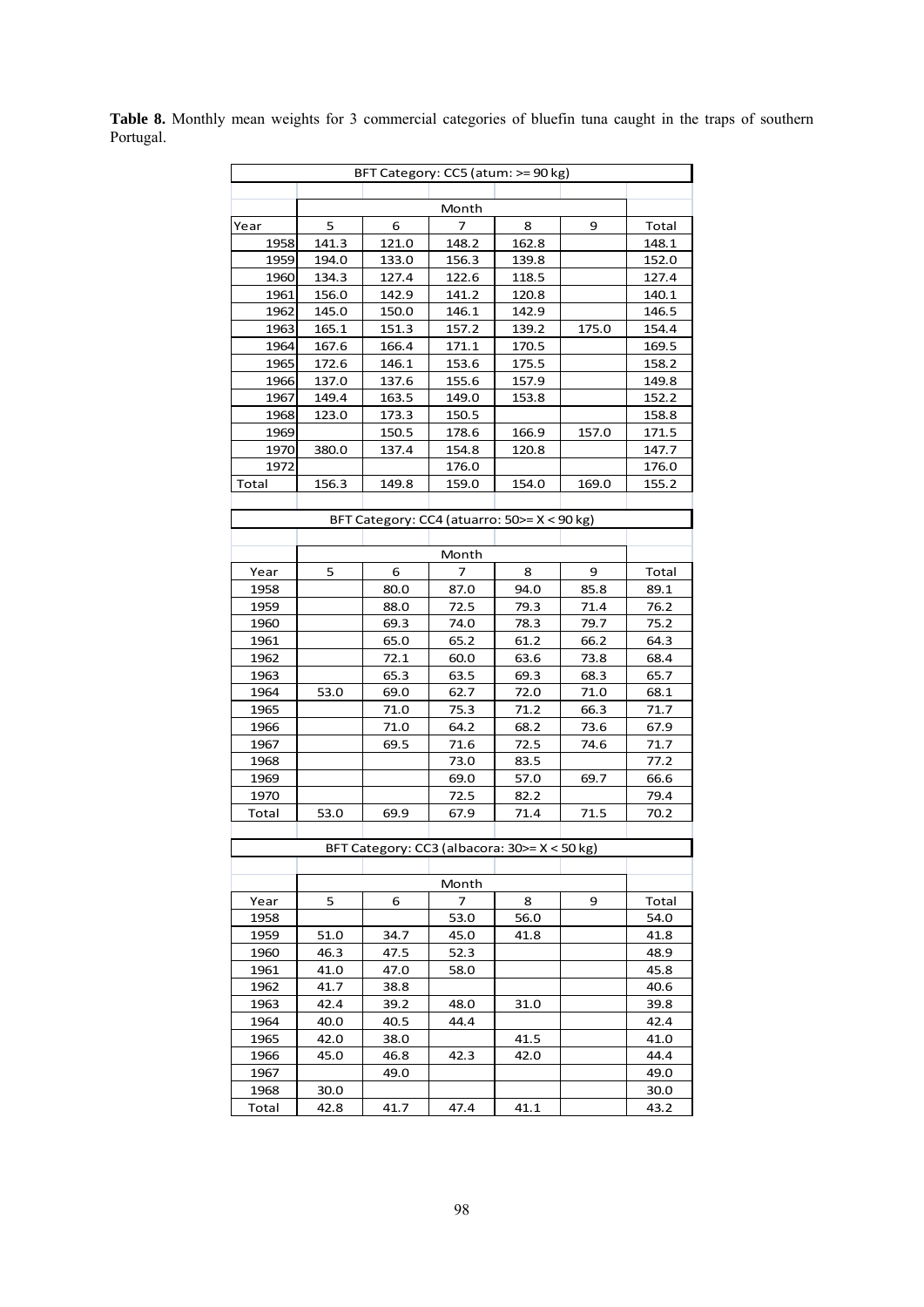

**Figure 1.** Number of tuna traps active in Algarve, by fishing season, from 1896 to 1972.



**Figure 2.** Recovered information on the number of bluefin tuna caught in the southern Portugal (Algarve) traps, from 1852 to 1972 (limited number of traps before 1896).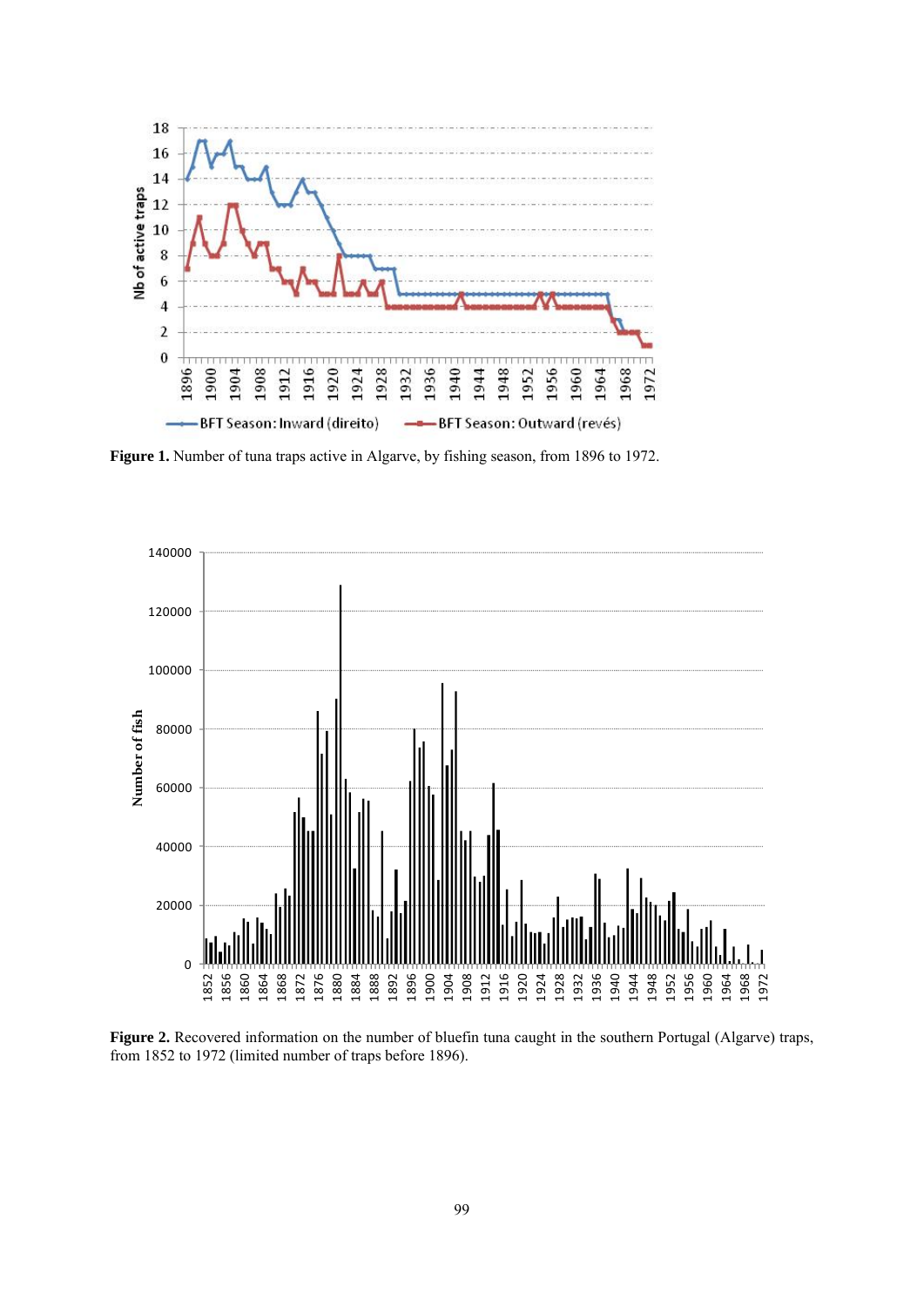

**Figure 3.** Recovered annual catches of bluefin tuna in the southern Portugal (Algarve) traps, from 1896 to 1972, in number of fish by size categories (limited number of traps before 1896).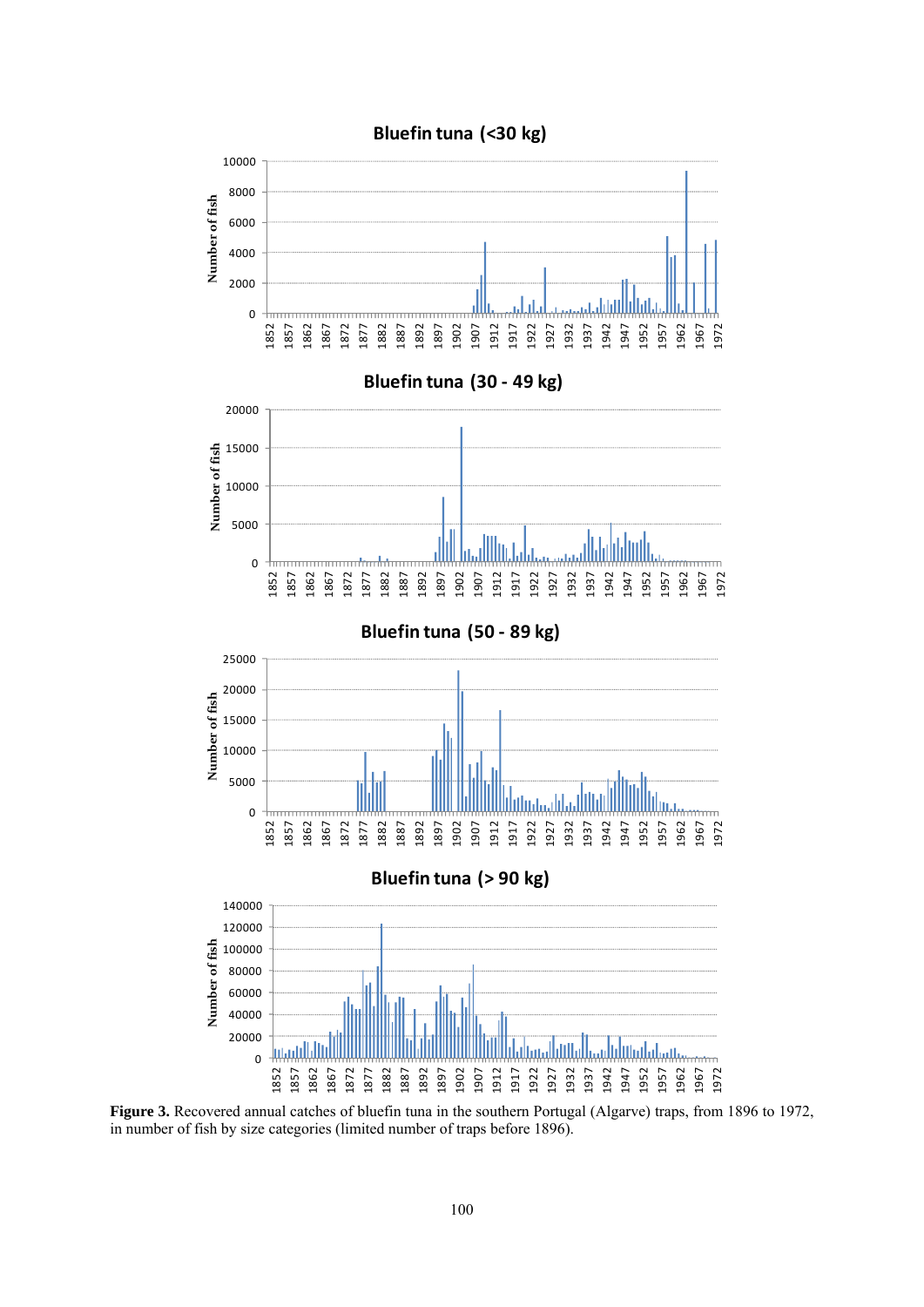

Figure 4. Annual catches of large bluefin tuna (CC5:>90 kg) and number of active traps in area of Lagos (Algarve), in 1789 and from 1808 to 1835.



**Figure 5.** Annual catches of large bluefin tuna (>90 kg) at 4 traps in south Portugal (Algarve)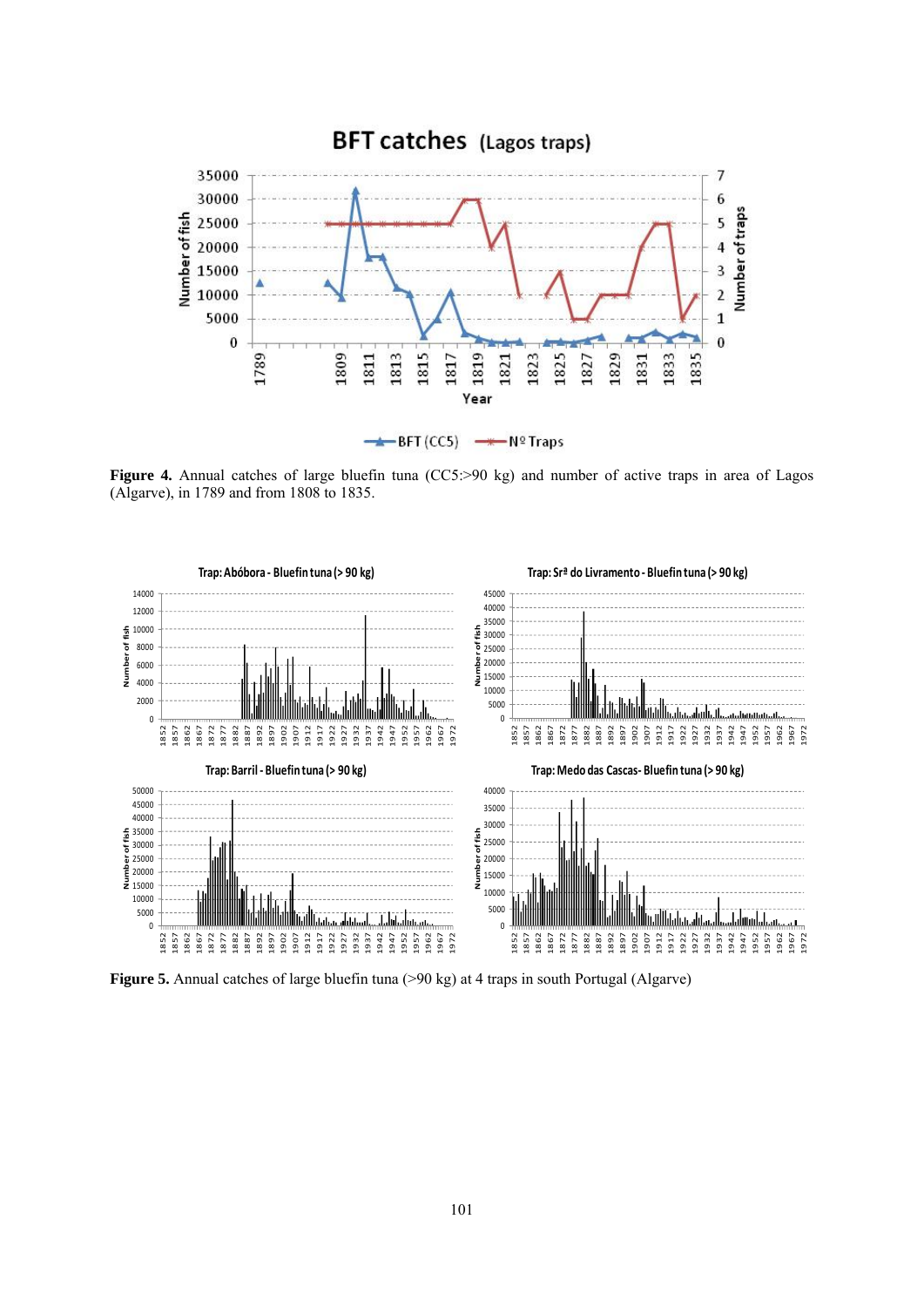

Figure 6. Average catch of large Bluefin tuna (>90 kg) per trap during the two fishing seasons, from 1896 to 1972.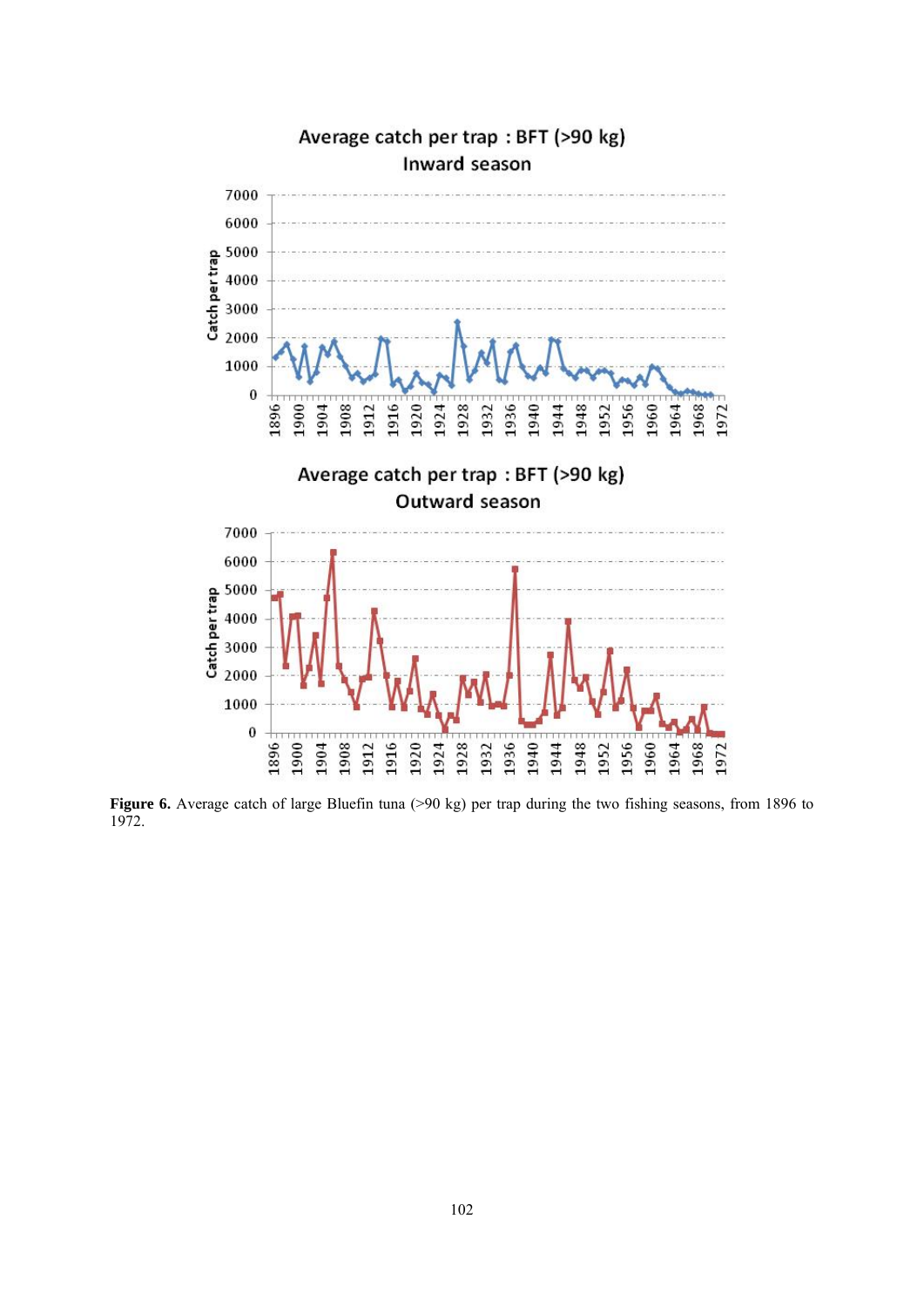

**Figure 7.** Nominal CPUE of large bluefin tuna (>90 kg) caught at "Medo das Cascas" trap, in two periods, 1876- 1883 and 1942-1972. (Nominal CPUE: number of bluefin tuna/number of fishing operations)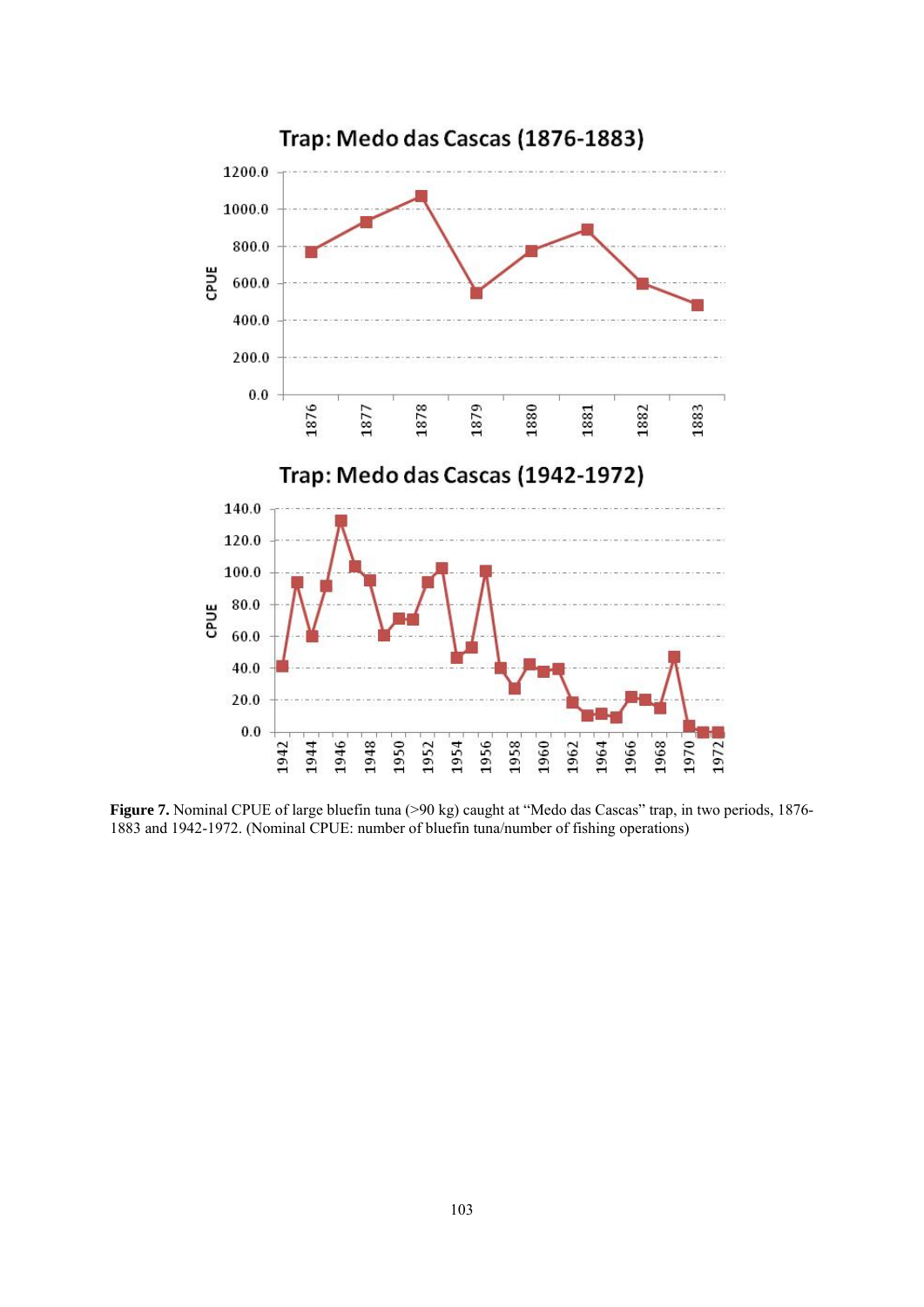

**Figure 8.** Daily catches of bluefin tuna (in number of fish), of 2 commercial categories (CC5: atum > 90 kg; CC4: atuarro:  $>50$  < 90 kg), from 1876 to 1882, at Medo das Cascas trap.



**Figure 9.** Daily catches of bluefin tuna (in number of fish), of 2 commercial categories (CC5: atum > 90 kg; CC4: atuarro:  $>50$  < 90 kg), from 1962 to 1965 in 5 Portuguese tuna traps.